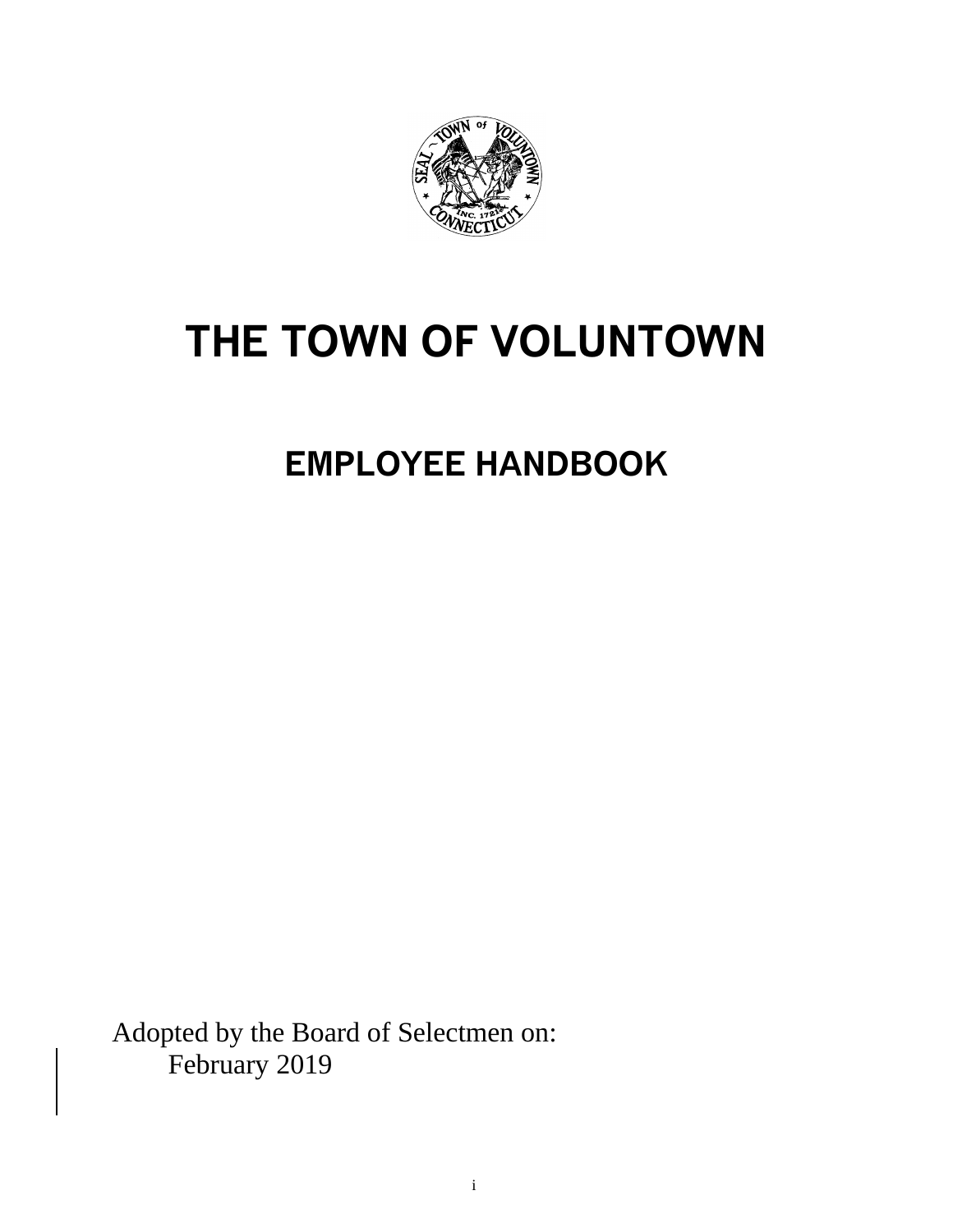## *TABLE OF CONTENTS*

| <b>VACATION</b> |  |
|-----------------|--|
|                 |  |
|                 |  |
|                 |  |
|                 |  |
|                 |  |
|                 |  |
|                 |  |
|                 |  |
| W-2 FORM        |  |
|                 |  |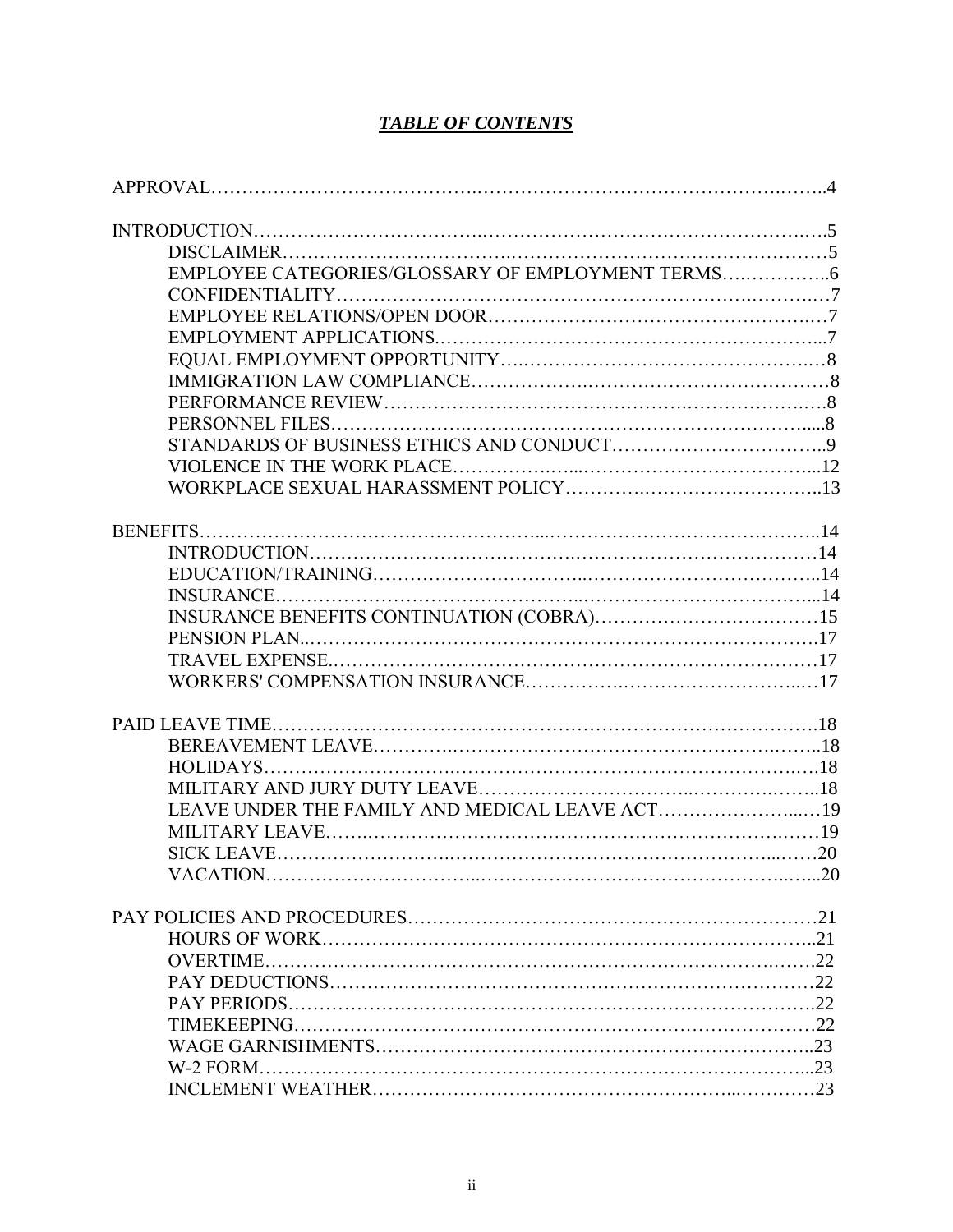| THE OCCUPATIONAL SAFETY AND HEALTH ACT (OSHA)33 |  |
|-------------------------------------------------|--|
|                                                 |  |
|                                                 |  |
|                                                 |  |
|                                                 |  |
|                                                 |  |
|                                                 |  |
|                                                 |  |
|                                                 |  |
|                                                 |  |
|                                                 |  |
|                                                 |  |
|                                                 |  |
|                                                 |  |
|                                                 |  |
|                                                 |  |
|                                                 |  |
|                                                 |  |
|                                                 |  |
|                                                 |  |
|                                                 |  |
|                                                 |  |
|                                                 |  |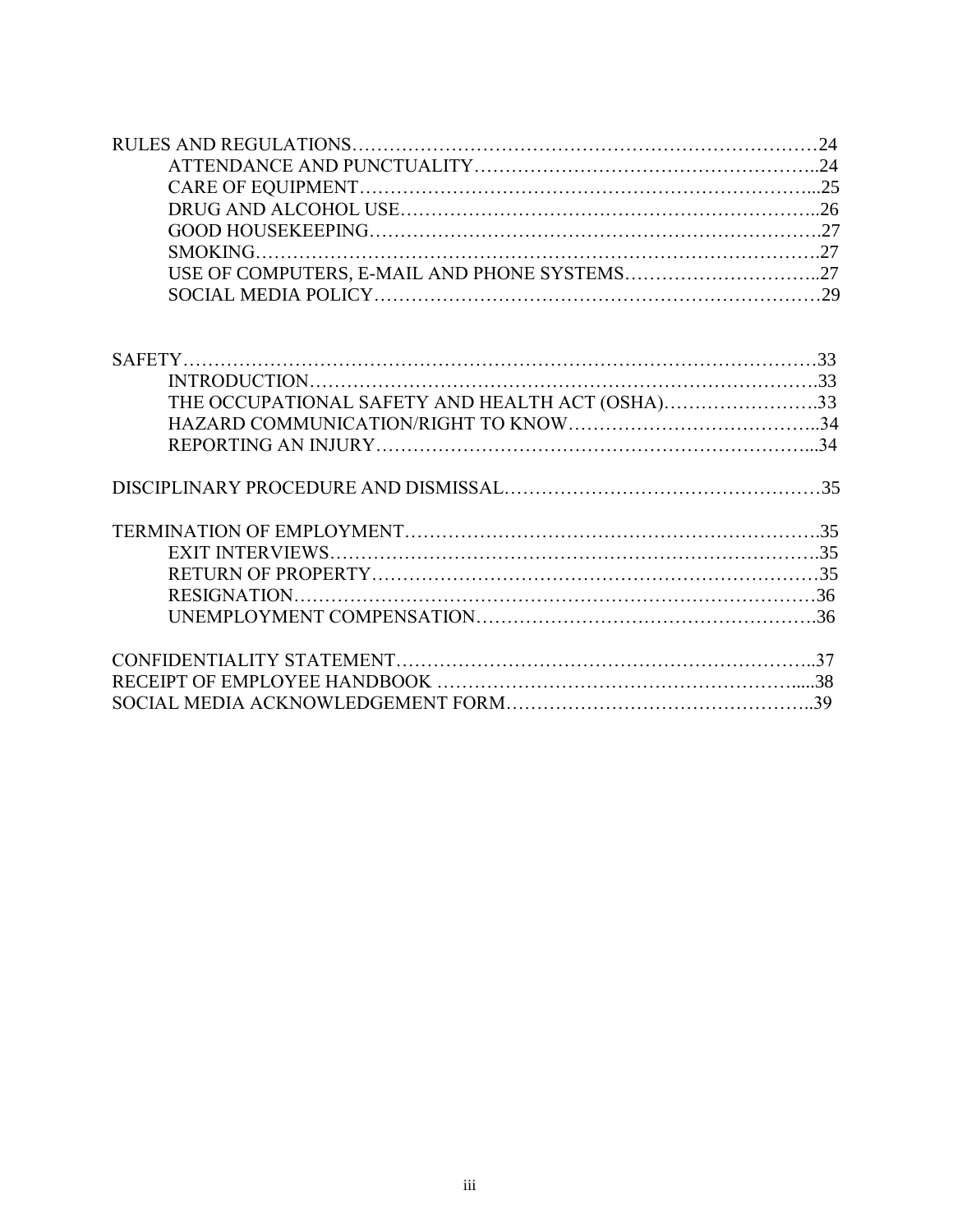## **I. APPROVAL**

This Employee Handbook is approved for distribution to all hourly, appointed, and elected employees of the Town of Voluntown.

Approved by the Board of Selectmen February 2019.

\_\_\_\_\_\_\_\_\_\_\_\_\_\_\_\_\_\_\_\_\_\_\_\_\_\_\_\_\_\_\_\_\_\_\_\_\_

\_\_\_\_\_\_\_\_\_\_\_\_\_\_\_\_\_\_\_\_\_\_\_\_\_\_\_\_\_\_\_\_\_\_\_\_\_

\_\_\_\_\_\_\_\_\_\_\_\_\_\_\_\_\_\_\_\_\_\_\_\_\_\_\_\_\_\_\_\_\_\_\_\_\_

Tracey L. Hanson First Selectman

Ronald J. Millovitsch Selectman

Mark Oulton Selectman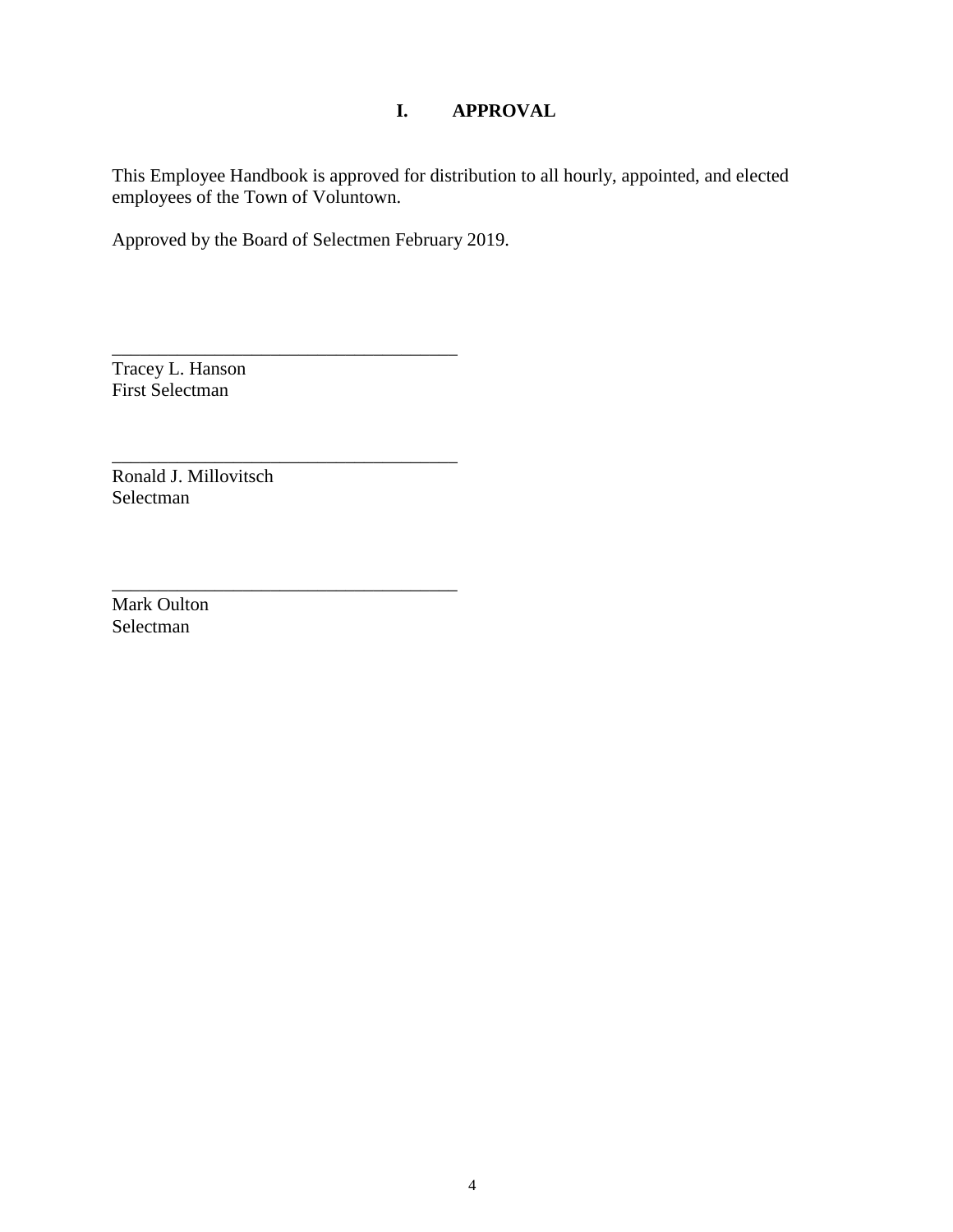#### **INTRODUCTION**

This handbook represents a collection of the Town's policies as they have been issued, revised and amended over time.

This handbook is designed to acquaint you with our Town and provide you with information about working conditions, employee benefits and some of the policies affecting your employment. You should read, understand and comply with all provisions of the handbook. It describes many of your responsibilities as a Town employee and outlines the programs developed by the Town to benefit employees.

The practices, policies, plans and benefits in this handbook apply to all employees including those whose conditions of employment are covered by a separate agreement or the terms of a collective bargaining agreement. However, if the policies of this handbook differ from the terms of a separate agreement or collective bargaining agreement, the provisions and terms of the separate agreement or collective bargaining agreement shall apply exclusively.

No employee handbook can anticipate every circumstance or question about policy. As the Town continues to grow, the need may arise, at any time, to amend or terminate the practices, policies, plans and benefits described in this document. Any changes will supersede the contents of this document.

#### **DISCLAIMER**

.

**This handbook is intended for information and guidance. Since this handbook is only a summary compiled for the convenience of our employees and supervisors, it is not intended to cover all topics or circumstances. It is not an employment contract or agreement of any type, either expressed or implied, does not guarantee any fixed terms and conditions of employment, or guarantee benefits or working conditions between any employee and the Town of Voluntown. Bear in mind that unless your employment is covered by a separate agreement or the terms of a collective bargaining agreement, providing for the contrary, your employment with the Town is not for any specific time and may be terminated at-will by you or the Town for any reason and at any time.**

**The Town may change, delete, suspend, or discontinue any part or parts of this handbook at any time without prior notice and any such action shall apply to existing as well as future employees. Continuation of employment after any such action constitutes consent to such action. Additionally, the Town reserves the right to respond to specific situations in whatever manner it believes best suits the needs of the Town. Consequently, the Town's actions, from time to time, may vary from the attached policies and procedures, or any subsequent policies and procedures implemented. Furthermore, the Town's actions may from time to time be guided by policies and procedures which are not contained in this handbook.**

Employees should familiarize themselves with the contents of the employee handbook as soon as possible, for it will answer many questions about employment with the Town. Your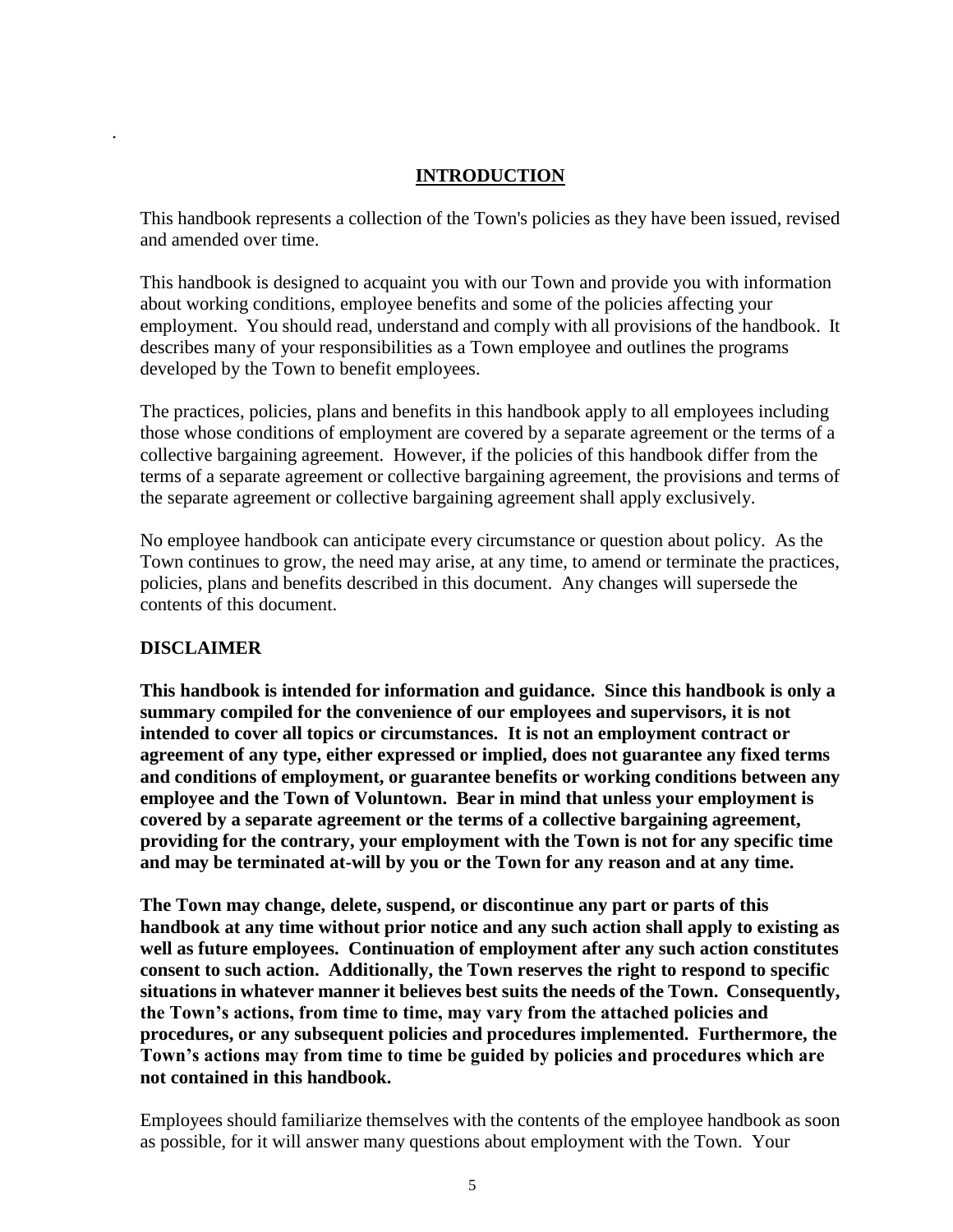Supervisor or the First Selectman will be available to address any questions not answered by this handbook.

## **EMPLOYEE CATEGORIES/GLOSSARY OF EMPLOYMENT TERMS**

Employee: A person who receives wages or salary from the Town of Voluntown

Employer: The Town of Voluntown

Supervisor: Personnel responsible for delegating and/or supervising daily work assignments.

Exempt: Employees who are not subject to the overtime provisions of the wage and hour law. They have qualified for exemption under the law as executive, administrative or professional employees and outside salespersons.

Nonexempt: Employees who are compensated hourly or who are eligible for overtime as provided in the wage and hour law.

Introductory/New Employee: A newly hired person who has not yet completed six (6) months of uninterrupted employment if they are regular full-time employees and twelve (12) months if they are regular part-time employees.

Regular Full-Time: An employee who is not in a temporary or introductory status and who is regularly scheduled to work forty (40) hours per week. Regular full-time employees are eligible for all Town fringe benefits.

Regular Part-Time: An employee who has met the requirements set forth below (See New Employees) and is regularly scheduled to work less than forty (40) hours weekly and maintains continuous employment. Regular Part-Time employees are eligible for some Town fringe benefits on a pro-rata basis.

Temporary/Seasonal: Any employee hired for a specific period of time or for the completion of a specific project. The job assignment, work schedule and duration of the position will be determined on an individual basis. Normally, a temporary position will not exceed six (6) months in duration, unless specifically extended by a written agreement. Temporary employees are generally not eligible for benefits described in this Manual.

Anniversary Date: The first day you report to work is your "official" anniversary date. Your anniversary date is used to compute various conditions and benefits described in this handbook.

Reemployment: The status of an employee who leaves the Town on good terms only (i.e., leaves voluntarily and gives two weeks' notice, or is not terminated, etc.) and later seeks re-employment with the Town.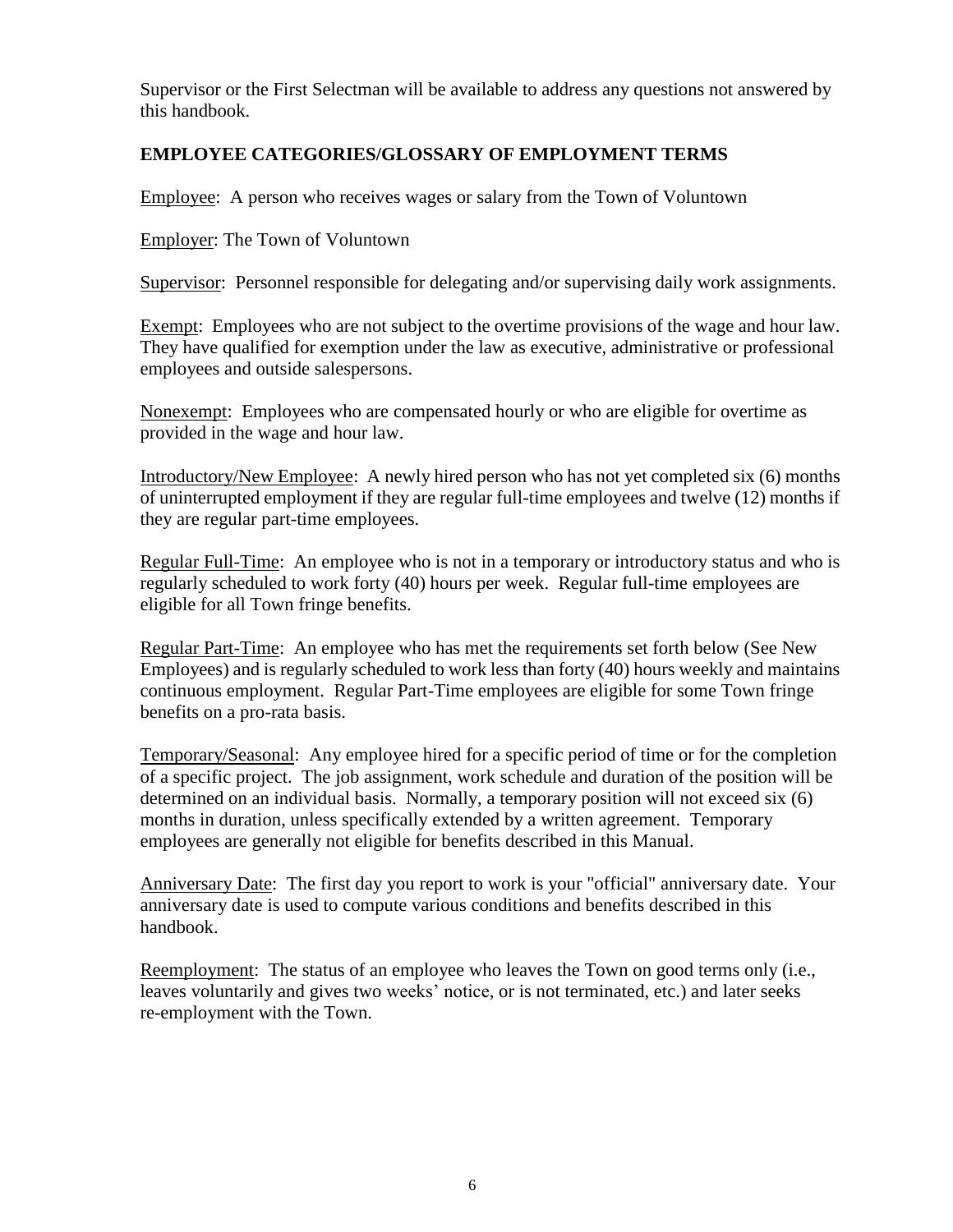## **CONFIDENTIALITY**

As an employee of the Town, you have access to confidential information. Confidentiality is to be observed and respected at all times both within and outside the office. All Town records, financial and operating data of the Town, and any other information of a private or sensitive nature, are considered confidential. Under no circumstances shall such documents or information be used for your own purposes or shown to friends, family members or any third party either inside or outside of the Town during or after your employment.

Employees are required to sign a Confidentiality Pledge that they will keep all information they learn on the job private and secure.

## **EMPLOYEE RELATIONS/OPEN DOOR POLICY**

Our employees have the freedom to speak for themselves and discuss with us their concerns, suggestions and problems. All employees should utilize the Town's Open-Door Policy to resolve all problems, complaints or concerns they may have regarding employment with the Town. We firmly believe we have much to offer and will continue to listen and attempt to respond to the concerns and needs of our employees.

If you have any questions, we urge you to talk with your supervisor, the First Selectman or a member of the Board of Selectmen. Our open-door policy allows all questions regarding your employment to be discussed through both informal and formal procedures as outlined below:

Supervisor: Most of your questions and concerns can be satisfactorily settled by your Supervisor.

First Selectman: If discussions with your Supervisor proves unsatisfactory, you may present an issue to the First Selectman.

Board of Selectmen: If the matter is still not settled to your satisfaction, the matter will be forwarded to the Board of Selectmen.

By using this open-door procedure, you can raise questions, bring suggestions, and discuss problems at the highest levels of the organization, if necessary. The Town hopes that you take constructive advantage of this procedure. Employees will be not be subjected to any form of discrimination or reprisal for identifying issues or raising a problem.

## **EMPLOYMENT APPLICATIONS**

The Town relies upon the accuracy of information contained in the employment application and resumes, as well as the accuracy of other data presented throughout the hiring process and employment. References provided by the applicants may be investigated to determine the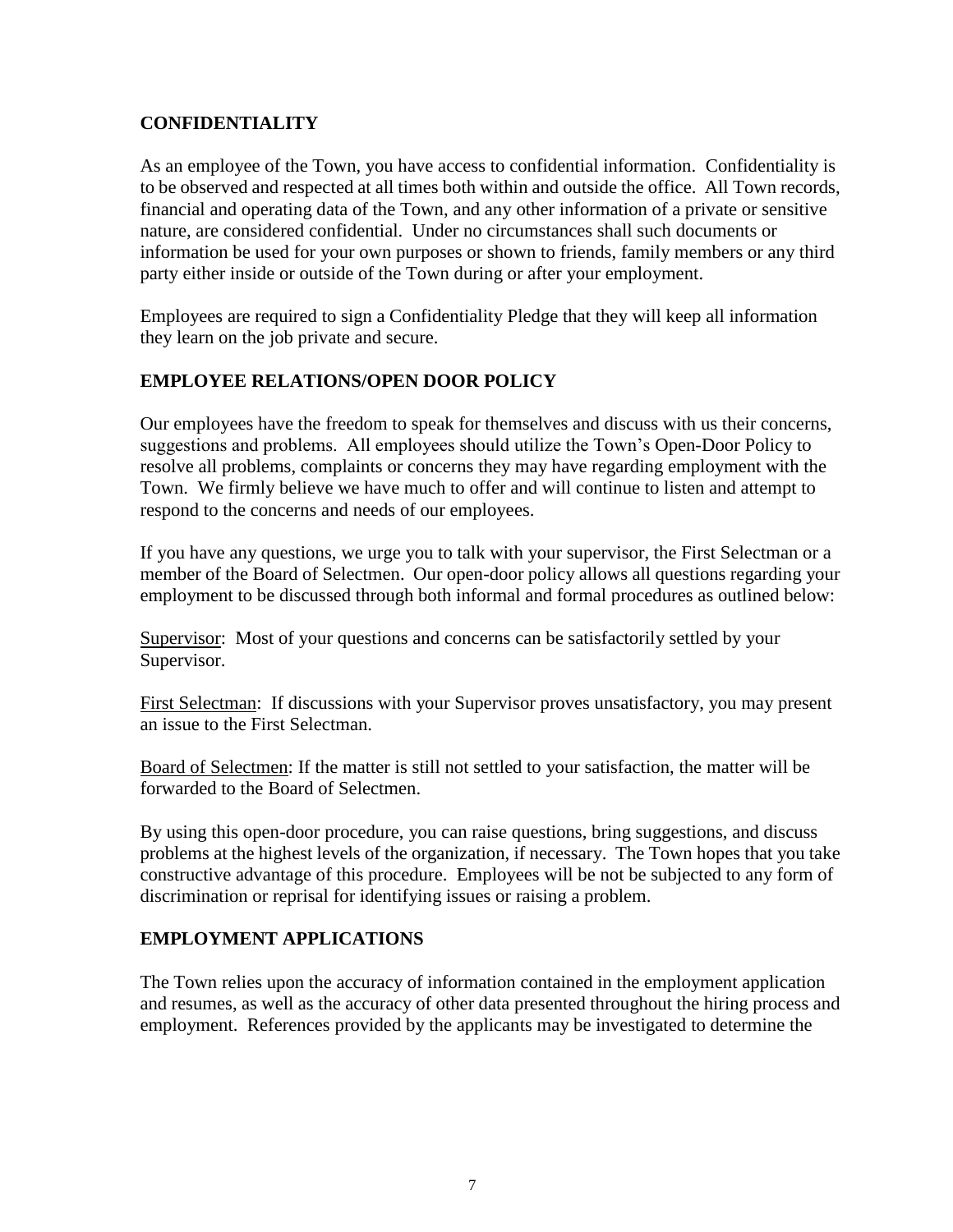applicant's ability. Any misrepresentations, falsifications, or material omissions in any of this information or data may result in the Town's exclusion of the individual from further consideration for employment or if the person has been hired, termination of employment.

## **EQUAL EMPLOYMENT OPPORTUNITY**

It is our policy to provide equal employment opportunity without regard to race, color, sex, age, disability, religion, national origin, ancestry, marital status, or sexual orientation.

This policy applies to all areas of employment, including recruitment, hiring, training and development, promotion, transfer, termination, layoff, compensation, and all other conditions and privileges of employment in accordance with applicable federal and state laws.

We are fully committed to this principle and to obtaining the cooperation and understanding of this effort by all our employees.

## **IMMIGRATION LAW COMPLIANCE**

The Town is committed to employing only United States citizens and aliens who are authorized to work in the United States. The Town does not discriminate on the basis of citizenship or national origin.

In compliance with the Immigration Reform and Control Act of 1986, each new employee, as a condition of employment, must complete the Employment Eligibility Verification Form I-9 and present documentation establishing identity and employment eligibility.

Former employees who are rehired must also complete the form if they have not completed an I-9 with the Town within the past three years, or if their previous I-9 is no longer retained or valid.

## **PERFORMANCE REVIEW**

Management and employees are strongly encouraged to discuss job performance and goals on an informal, day-to-day basis. Written performance evaluations may be conducted to provide both management and employees the opportunity to discuss job tasks, identify and correct weaknesses, encourage and recognize strengths, and discuss positive, purposeful approaches for meeting goals.

## **PERSONNEL FILES**

The Town maintains all your employee and payroll records. It is important to keep your personnel file up to date. Coverage or benefits that you and/or your family receive could be negatively affected if the information in your personnel file is incorrect. Please inform the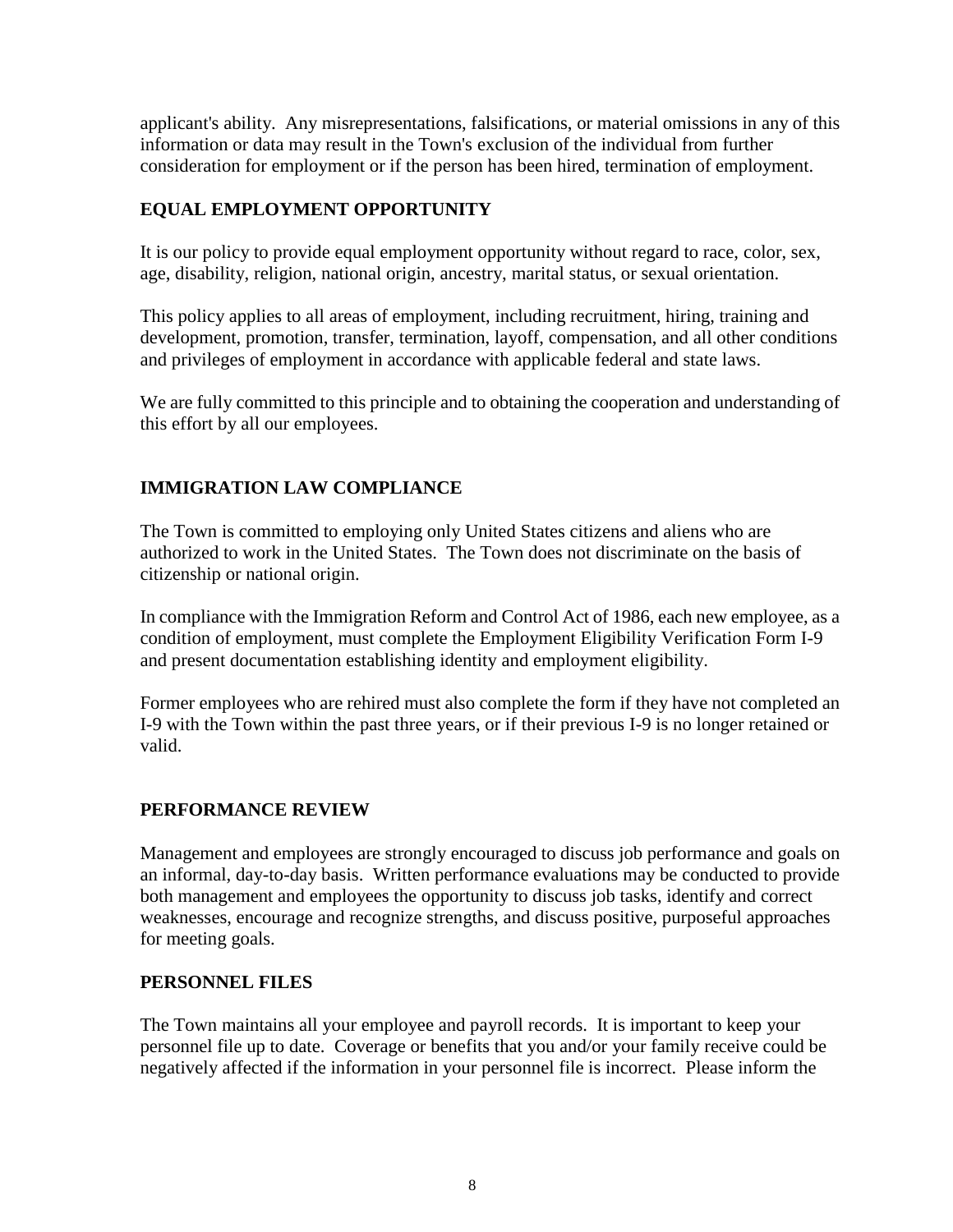Assistant to the Board of Selectman of any change(s) in the following items, as soon as possible:

- $\Box$  Legal name □ Home address  $\Box$  Home telephone number  $\Box$  Person to contact in case of emergency Number of dependents  $\Box$  Marital status  $\Box$  Change of beneficiary  $\Box$  Military or draft status  $\Box$  Exemptions for your W-4 tax form
- $\Box$  Driving record or status of driver's license

Personnel files are the property of the Town, and access to the information they contain is restricted. Generally, only the First Selectman and members of the Board of Selectmen, who have a reason to review information in a file, can do so.

Employees who wish to review and/or obtain a copy of their file must submit a written request to the Assistant of the Board of Selectmen. Employees may obtain a copy of or review their personnel files in the Selectman's office, in the presence of the Assistant of the Board of Selectmen or an individual appointed by the Town to maintain the files.

Medical Records. All medical records are maintained in separate, confidential files in the First Selectman's office. Copies of medical records may be obtained upon written request.

## **STANDARDS OF BUSINESS ETHICS AND CONDUCT**

## **I. Purpose**

This policy represents the standards of business ethics and conduct expected of all employees of the Town of Voluntown. The First Selectman's office is responsible for ensuring that all employees are aware of this policy, and the standards of business ethics and conduct that apply to them in their jobs, dealing with outside parties, and activities conducted on non-town time. Employees are responsible for complying with this policy as well as exercising reasonable judgment and awareness of outside laws and regulations not specifically called out in this policy which may affect their performance as a Town employee.

## **II. Policy**

It is the Town of Voluntown's policy to conduct its business fairly, impartially and in an ethical manner. This commitment means that the Town and its employees are expected to believe it and practice the following values: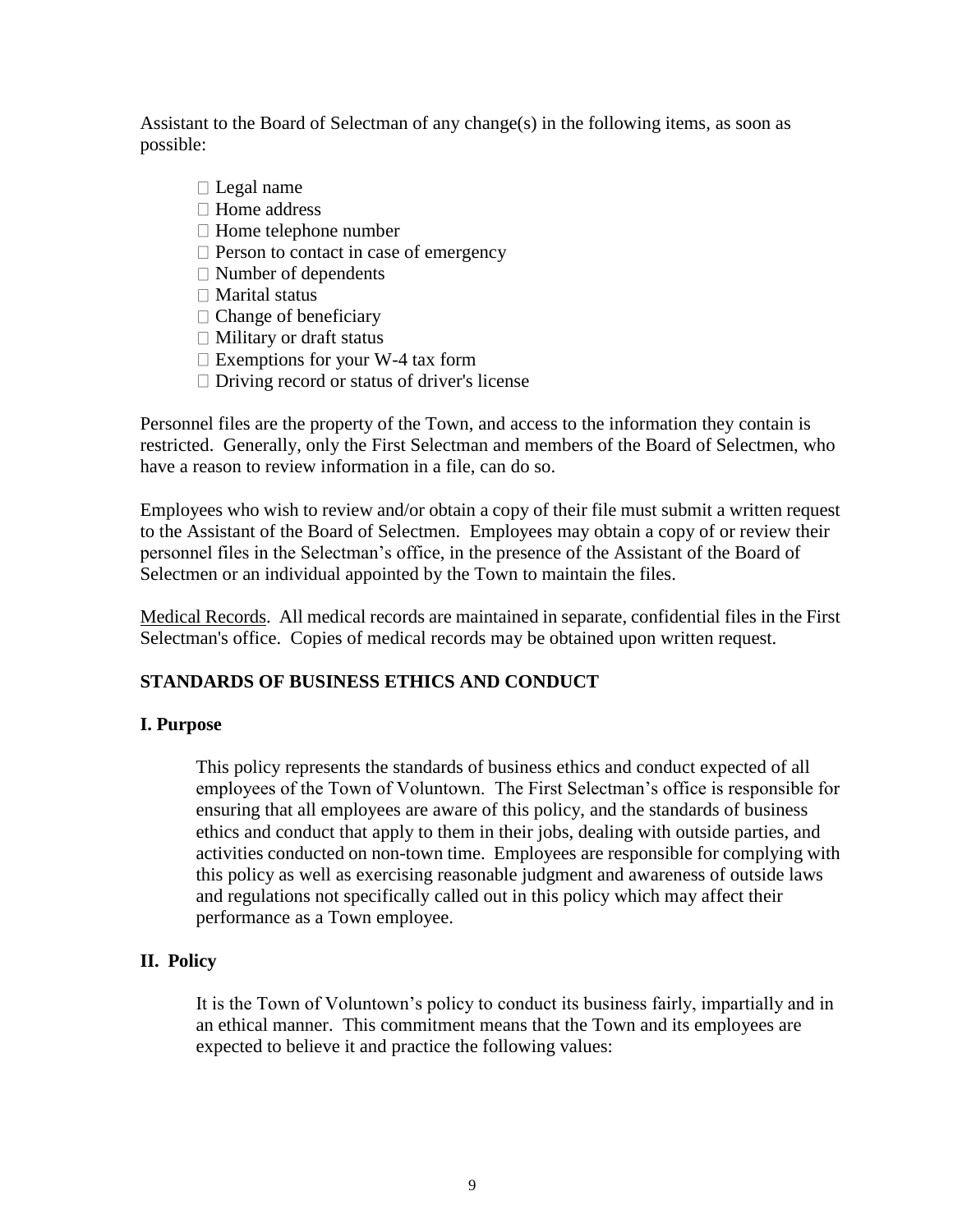**A.** To be honest and trustworthy in all business endeavors.

**B.** To be responsible, truthful and accurate in all communication and activity.

**C.** To be dedicated and loyal to the Town of Voluntown and to our country and its laws.

#### **III. Jurisdiction/Applicability**

This policy applies to all employees of the Town of Voluntown, without exception.

#### **IV. Procedure**

The Town of Voluntown has established a variety of mechanisms for employees to receive information, obtain counseling on ethics related issues, as well as report suspected violations. The mechanisms include the following:

- **A. Reporting Relationships**. It is always recommended that an employee initially seek help or guidance with business ethics from their immediate supervisor as needed to resolve issues or concerns.
- **B. First Selectman**. Employees may contact the First Selectman at any time for advice, information, policy interpretation, or reporting of suspected ethics violations or issues.

All reports to the First Selectman, whether verbal or written, will be treated in confidence. The identity of the employee, as well as information provided will be treated confidentiality to the maximum extent possible.

All reports to the First Selectman will be investigated and corrective action taken, based on the outcome of the investigation. Reporting employees will be provided with a response of the results, and will be protected from retaliation, discrimination, or other adverse employer actions directly related to the incident investigated.

#### **V. Business Ethics for Employees**.

As stated above, honesty and integrity are expected of all employees in all business activities. This includes avoiding the perception of impropriety, or purposely misleading others through what is said or done, or not said or done. A good test for an employee to determine compliance with Town Standards of Ethical Conduct is to ask him or herself "Am I sure that neither the Town nor I will be embarrassed or compromised if/when my action becomes known within the Town or publicly?" A "no" answer signals there is a problem.

**A. Gifts, Gratuities and Entertainment**. Employees may provide and accept customary business amenities, such as advertising, promotional, or goodwill gifts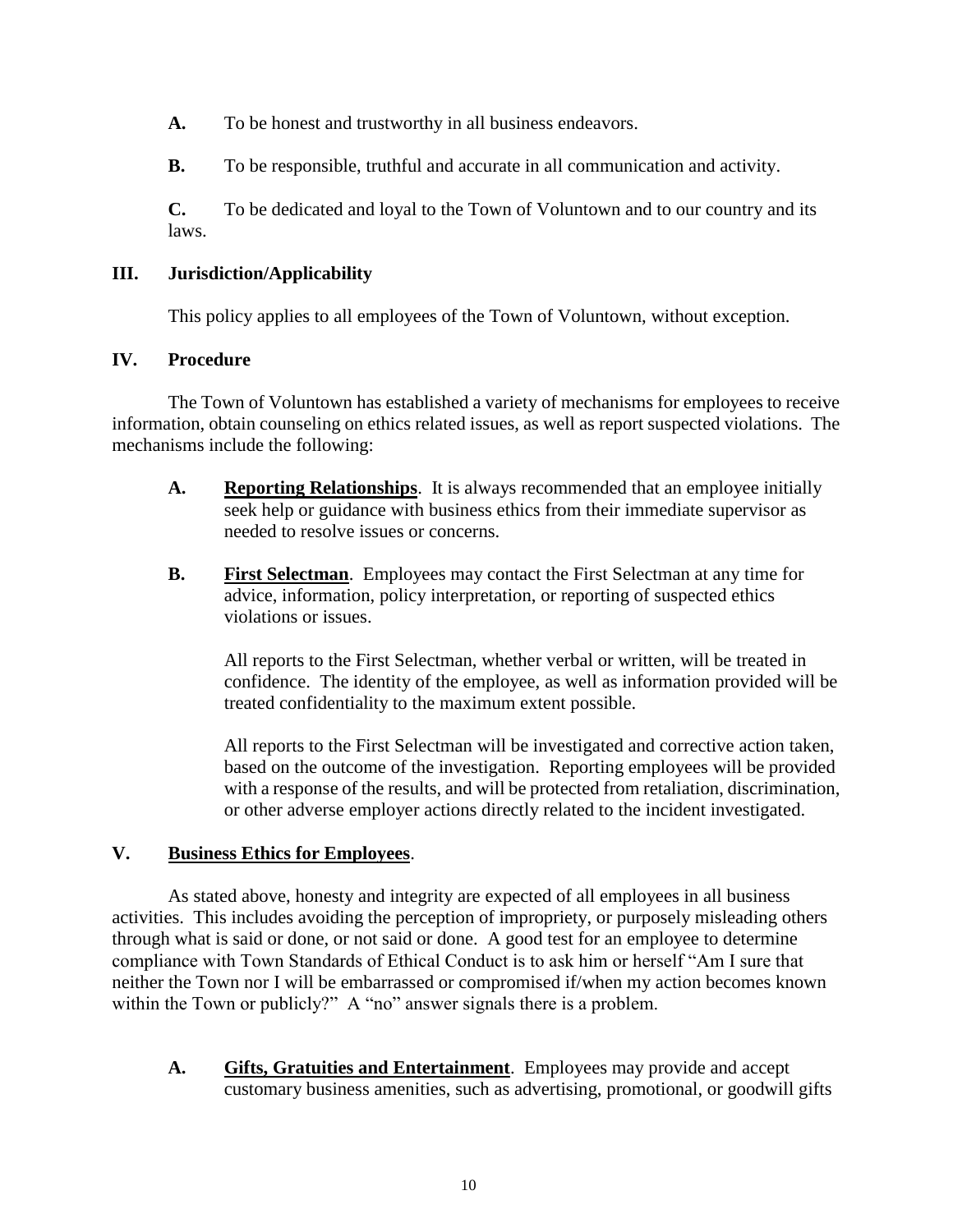(e.g., pens, mugs, calendars) of nominal value (\$20.00) retail). It is also acceptable for employees to participate in business-related functions, such as lunches or dinners. However, good judgment must be exercised regarding the cost, frequency and the intent to influence.

Entertainment of prospective or current suppliers or members of his or her family may be permissible if the circumstances are clearly based on a personal or social relationship rather than the business position of the supplier. Town employees must use good judgment in ensuring that social activities are sporadic and reciprocal in nature, and do not create an improper appearance.

## **B. Recording and Reporting Information**.

All employees are responsible for accurately and honestly recording all data or information. This includes all Town records such as timecards, expense reports, and so on. It is improper for any employee to report and present data in a way that is intended to mislead or misinform.

- **C. Utilizing and Protecting Town Assets and Other Data.** All employees have a responsibility to protect and safeguard Town assets against loss, theft and misuse. Town assets include not only cash and physical articles such as computers, but Town resident information.
- **D. Physical Property**. Town equipment and supplies and facilities may only be used for conducting business for purposes authorized by the Board of Selectmen.
- **E. Employment of Spouse and Relatives**. Hiring of spouse or other relatives as employees or consultants is permitted only with the knowledge and consent of the Board of Selectmen. A spouse or other relative may not be placed or accept a position involving a direct or indirect reporting relationship to the current employee.

#### **VI. Business Ethics for Employees Outside of Normal Work Hours**

There are activities that you may participate in as a private individual, but because of your employment with the Town of Voluntown, may lead to conflicts of interest or other concerns. A conflict of interest may be cause for dismissal.

- **A. Conflict of Interest**. A conflict of interest exists if an employee participates in non-town activities or interests that affect the employee's loyalty, objectivity or commitments to the Town. The most common conflicts are addressed below.
- **B. Time and Assets**. Employees may not perform outside work or solicit business while on Town time or premises, and may not use Town materials, resources or proprietary information for a non-Town purpose. In general, the Town's electronic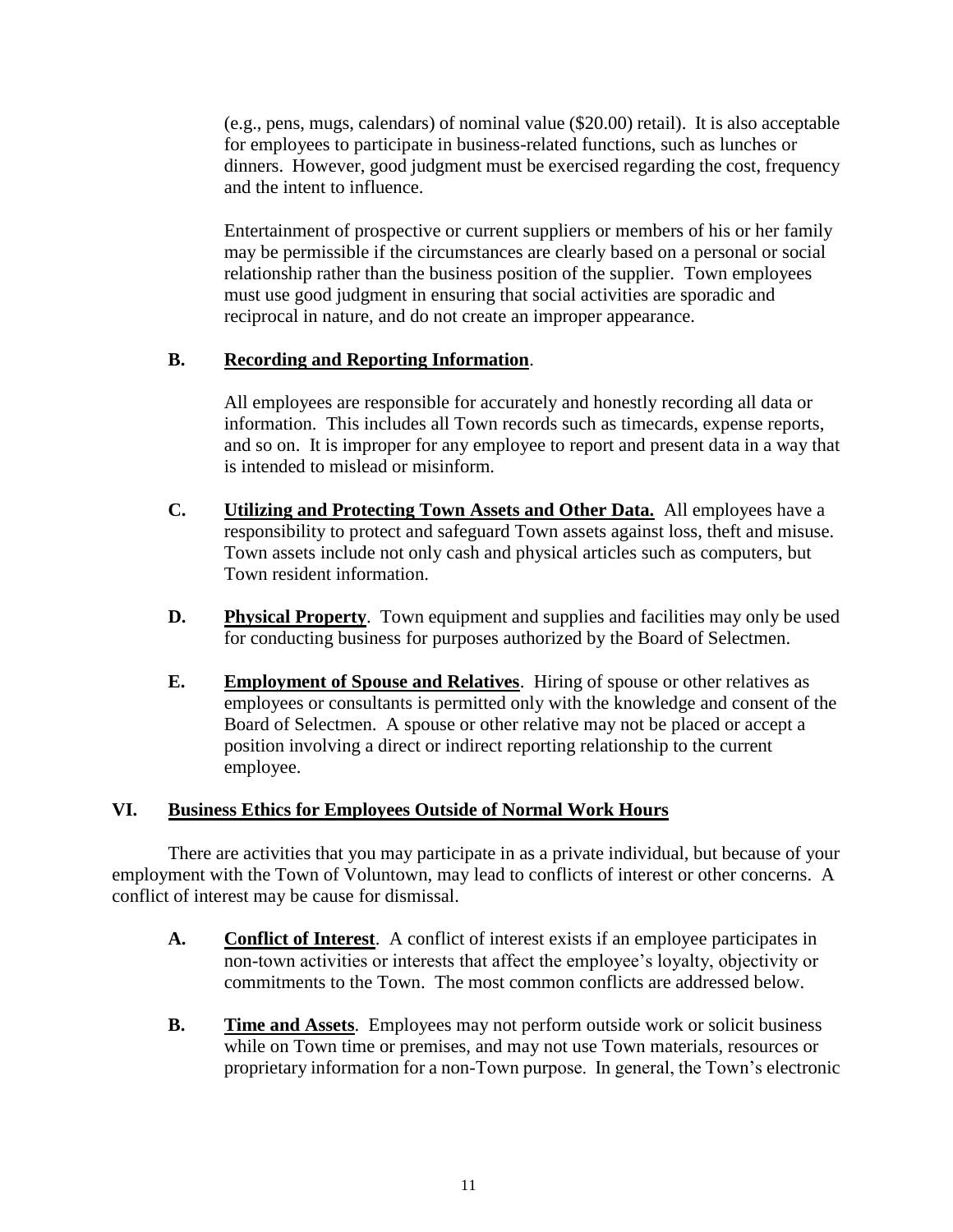communications systems (e.g., telephones, computers, copying machines, fax machines, etc.) should be used for business purposes only.

**C. Political Activity**. Employees who run for office, serve as a public official or campaign for a political candidate must do so on their own personal time. Town assets may not be used or deployed in support of personal political activity, nor will the Town reimburse employees for expenses incurred in support of personal political activity.

#### **VII. Compliance**.

 While it is important that common sense be employed in interpreting and carrying out these standards of business ethics and conduct, violations to this policy may result in serious consequences for the Town of Voluntown and its employees. Employees are encouraged to become familiar with the policy areas and procedures affecting them, and to seek assistance or guidance when necessary.

Employees have the responsibility to be alert and sensitive to actions by others that may be improper, unethical or illegal. If or when it appears that a fellow employee may be in violation of Town rules or regulations, employees have the obligation to bring that situation to his or her attention and, if not corrected, to the attention of the resources identified in Section IV above.

While employees are encouraged to report known or suspected violations to the Town, information obtained through rumor or hearsay should be handled with care and good judgment.

#### **VIII. Disciplinary Action as a Result of Non-Compliance**

The Town of Voluntown is committed to operating according to the highest standards of business ethics and conduct. This policy is important to the Town and should be taken seriously by all employees. As a result, non-compliance or violation of these standards will not be accepted or tolerated and will lead to disciplinary action up to and including termination.

#### **VIOLENCE IN THE WORKPLACE**

#### **I. PURPOSE:**

The purpose of this policy is to establish a workplace free from the threat of violence. The Town of Voluntown is committed to the safety and health of its employees, customers, and visitors.

#### **II. RESPONSIBILITY:**

It shall be the responsibility of all Town personnel to comply with these provisions.

#### **III. IT IS THE POLICY OF THE TOWN OF VOLUNTOWN:**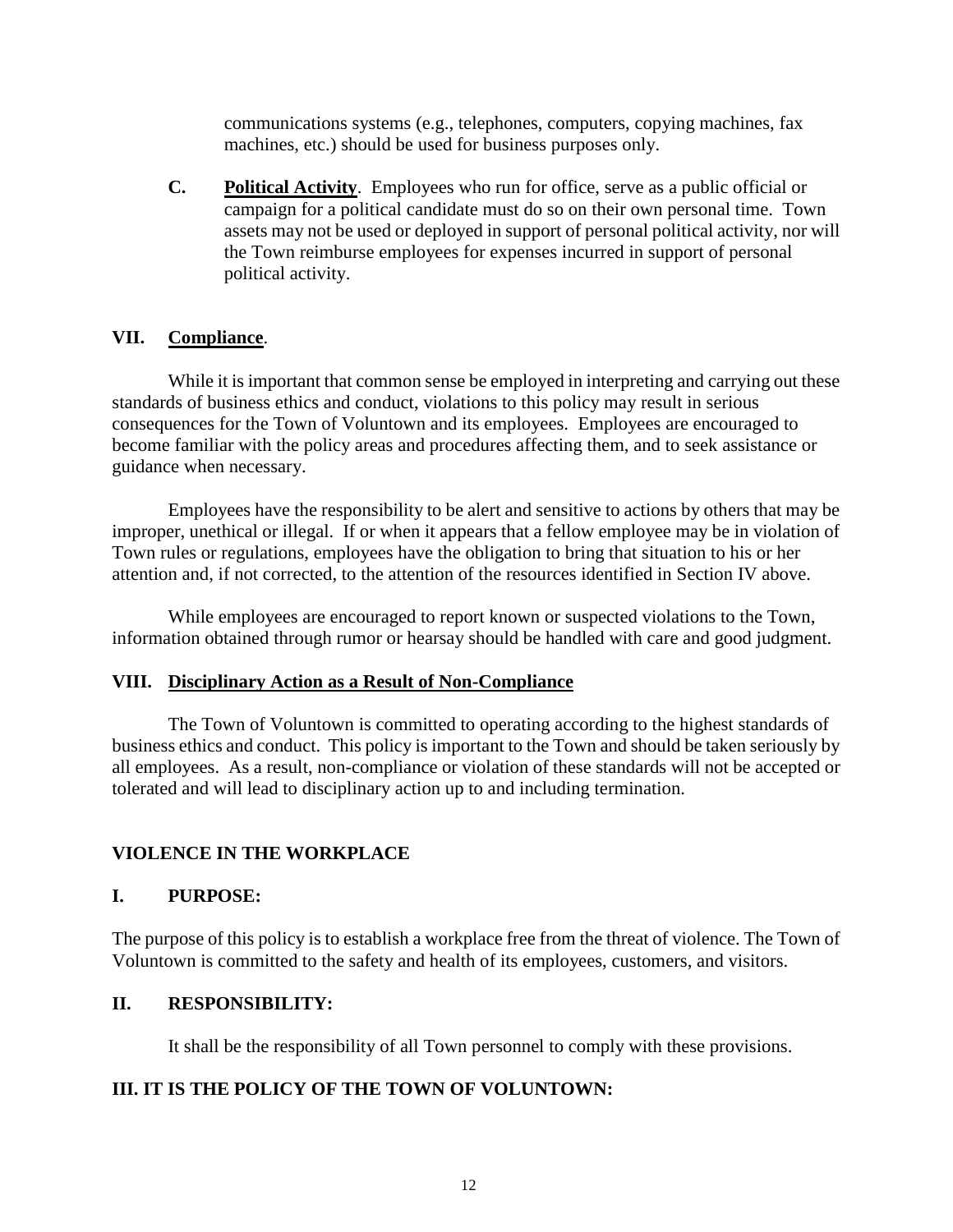**A.** That for general purposes, the threat of violence is defined as: "any comment or behavior that would be interpreted by a reasonable person as indicating the potential of physical violence towards people or property." Some examples of workplace violence are, but not limited to, i. Physical assault, threat to assault, or stalking an employee or customer.

**B.** Possessing or threatening with a lethal weapon, vandalism or arson.

- **C.** Racial epithets or other derogatory remarks associated with hate crimes.
- **D.** Bizarre or offensive comments condoning or inciting, violent events or behaviors.
- **E.** Harassing phone calls, voice mails, or e-mail messages.

**F.** That any employee who observes or has knowledge of any violation of this Workplace Violence Policy should immediately contact his/her Supervisor, the First Selectman, at (860) 376-5880 or call 911 from a land line if there is a belief of immediate danger.

All employees are responsible for safety and helping to ensure a workplace free of danger, threatening remarks and/or gestures. Any employee who is in violation of this policy will be subject to disciplinary action and/or including employment termination.

## **WORKPLACE SEXUAL HARASSMENT POLICY**

## **I. PURPOSE:**

The purpose of this policy is to establish the Town's policy regarding sexual harassment. It is the policy of the town of Voluntown that the sexual harassment of employees is unacceptable and prohibited. This stance is consistent with the Town of Voluntown's efforts to maintain equal employment, non-discrimination in program services, use of facilities, and the Affirmative Action program.

## **II. RESPONSIBILITY:**

It shall be the responsibility of all Town personnel to comply with these provisions.

## **II. IT IS THE POLICY OF THE TOWN OF VOLUNTOWN:**

That for general policy purposes, sexual harassment may be described as sexual advances, requests for sexual favors, and other physical conduct and expressive behavior of sexual nature when:

**A.** submission to such conduct is made either explicitly or implicitly as a term or condition of an individual's employment or education;

**B.** submission to of rejection or such conduct by an individual is used as the basis for academic or employment decisions affecting that individual;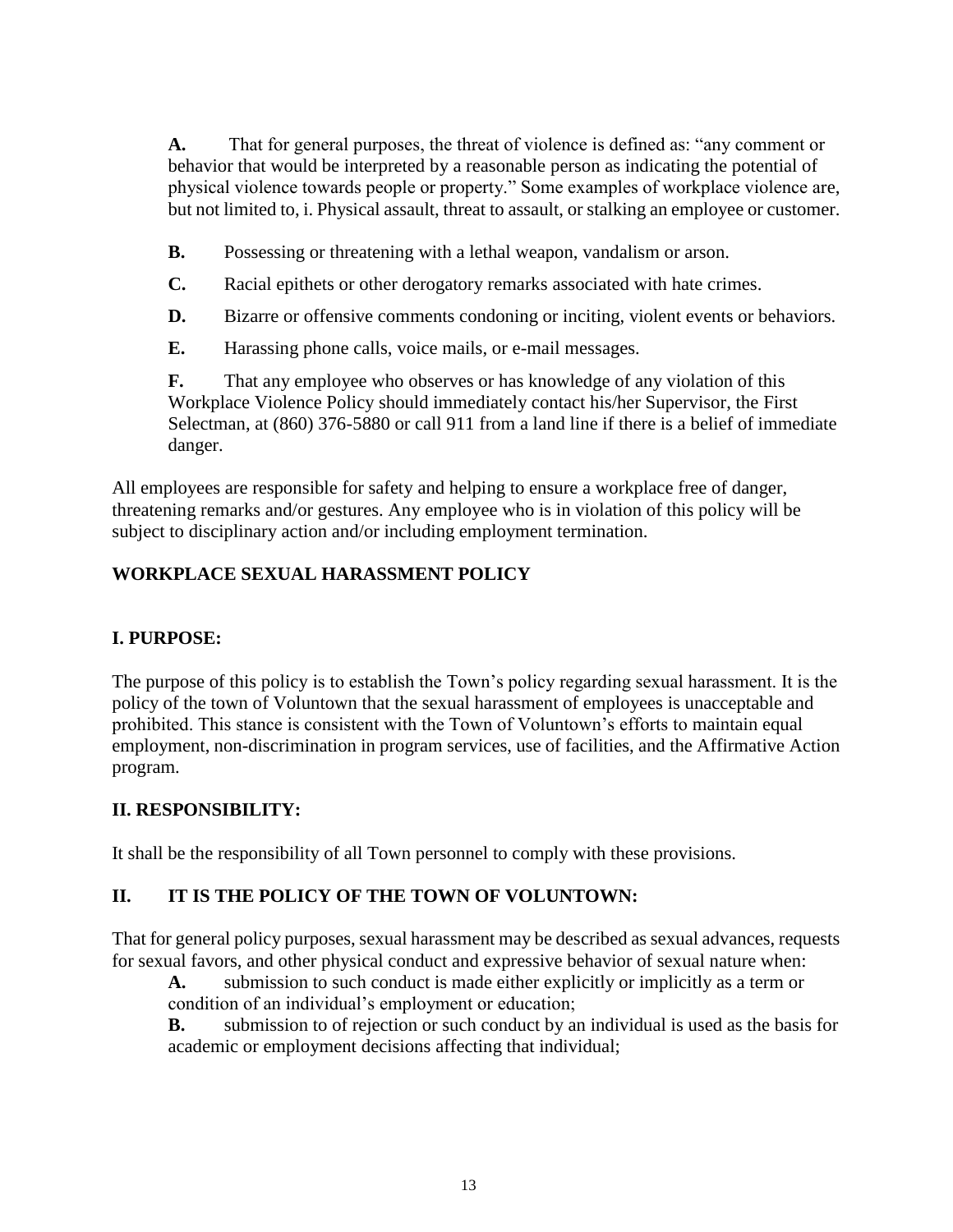**C.** conduct has the purpose or effect of interfering with an employee's professional performance or creating an intimidating, hostile or demeaning employment environment or unwanted sexual humor.

- **1.** To provide a work atmosphere that is conducive to productivity.
- **2.** To investigate all complaints of sexual harassment.
- **3.** To discipline any employees found guilty of sexual harassment.

**4.** To provide all employees, particularly department managers and supervisors, with a working understanding of sexual harassment, its prevention and actions to take when complaints of sexual harassment are brought to their attention.

## **BENEFITS**

## **INTRODUCTION**

Eligible employees at the Town are provided a wide range of benefits. A few the programs (such as Social Security, workers' compensation, state disability, and unemployment insurance) cover all employees in the manner prescribed by law.

Eligibility for other benefits is dependent upon a variety of factors, including the employee's classification. The Assistant to the Board of Selectmen can identify the programs for which you are/will be eligible. Details of many of these programs can be found elsewhere in the employee handbook and should be carefully reviewed. A package describing each of the offered benefits, in detail, will be provided to each new employee. It is then the employee's responsibility to initiate enrollment in those plans he or she selects.

## **EDUCATION/TRAINING**

The Town may require employees to attend formal and informal training programs and conferences. Employees required to attend any training or conferences shall be reimbursed all expenses associated with said training or conferences, provided that attendance and the costs thereof were approved in advance, in writing, by the Town. Check with the Assistant of the Board of Selectmen for details.

In addition, if you become aware of a particular conference, a seminar or training that you believe is appropriate for enhancing your skills (and/or those of other employees), please bring it to the attention of the First Selectman. The First Selectman will determine whether you may attend the training during working hours and whether you will be reimbursed for the costs to attend.

## **INSURANCE**

For the benefit and protection of all our regular full-time employees, we provide comprehensive group insurance, life insurance, vision and dental insurance. The cost of coverage may be shared by the Town and the employee. Employees who elect coverage are required to contribute their portion of the premium cost through automatic payroll deduction on a bi-weekly basis.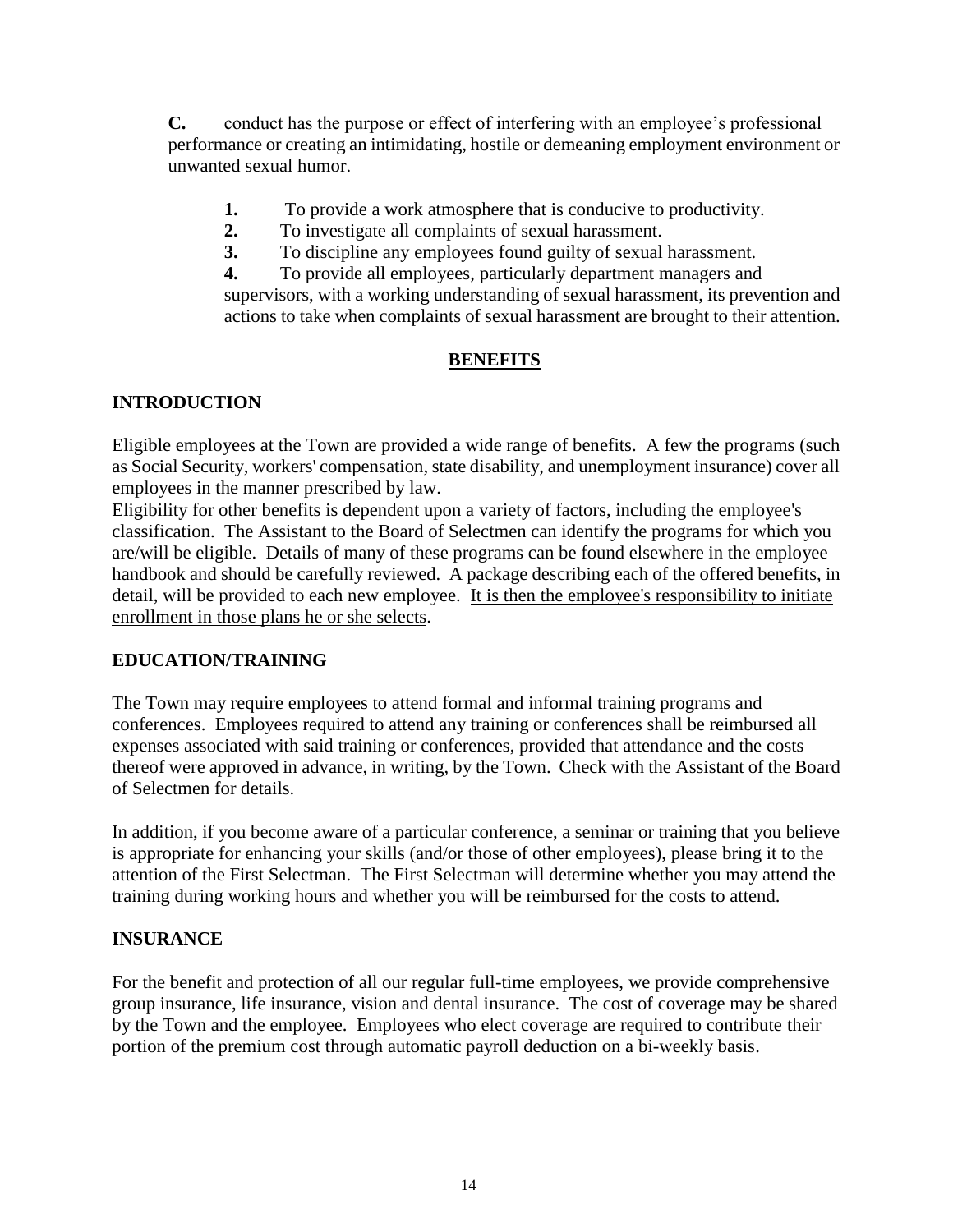The Town reserves the right to change or provide alternate insurance carriers, health maintenance organizations, or benefit levels or to self-insure or fully insure as it deems appropriate for any form or portion of the insurance coverage referred to in this article, so long as the new coverage and benefits are substantially equivalent to the then existing insurance, For purposes of this paragraph, substantially equivalent means disruption not less than 90% of network services then currently available.

In addition, the Town may offer one and/or more alternate health insurance plans as option(s) to the primary health insurance plan, including, but not limited to, an HDHP/HAS. The Town reserves the right to determine terms, conditions, cost shares, and all other substantive aspects of any alternate plan.

A detailed explanation of all benefits, limitations and provisions is provided in separate booklets with which you will be provided. If you have any questions about the plan, contact the First Selectman or the Assistant to the Board of Selectmen.

## **INSURANCE BENEFITS CONTINUATION (COBRA)**

The Consolidated Omnibus Budget Reconciliation Act of 1985 (COBRA) requires that most employers sponsoring group health plans offer employees and their families the opportunity for a temporary extension of health coverage (called "continuation coverage") at group rates in certain instances where coverage under the plan would otherwise end. This notice is intended to inform you, in a summary fashion, of your rights and obligations under the continuation coverage provisions of that law.

If you are an employee of the Town and are covered by the Town's group health insurance plan (the "Plan"), you have a right to choose this continuation coverage if you lose your group health coverage because of a reduction in your hours of employment or the termination of your employment for reasons other than gross misconduct on your part.

If you are the spouse of an employee covered by the Plan, you have the right to choose continuation coverage for yourself if you lose group health coverage under the Plan for any of the following four reasons:

- 1. The death of your spouse.
- 2. A termination of your spouse's employment (for reasons other than gross misconduct) or reduction in your spouse's hours of employment.
- 3. Divorce or legal separation from your spouse.
- 4. Your spouse becomes eligible for Medicare.

A dependent child of an employee covered by the Plan has the right to continuation coverage if he/she loses group health coverage under the Plan for any of the following five reasons: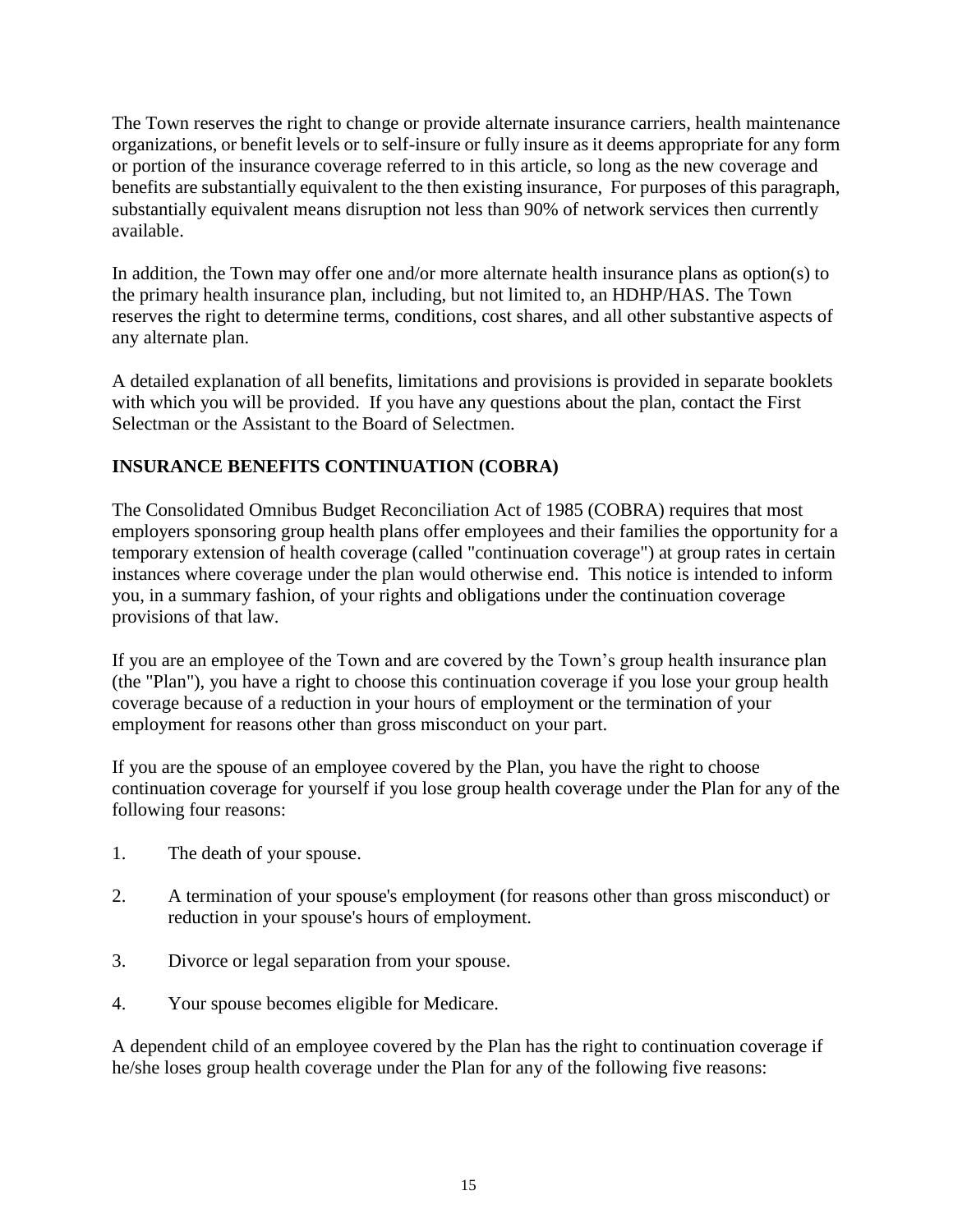- 1. The death of a parent.
- 2. A termination of a parent's employment (for reasons other than gross misconduct) or reduction in a parent's hours of employment.
- 3. Parents' divorce or legal separation.
- 4. A parent becomes eligible for Medicare.
- 5. The dependent ceases to be a "dependent child" under the Plan.

#### **Under the law, the employee or a family member has the responsibility to inform the Plan Administrator of a divorce, legal separation, or a child losing dependent status under the Plan. The Town has the responsibility to notify the Plan Administrator of the employee's death, termination of employment or reduction in hours, or Medicare eligibility.**

When the Plan Administrator is notified that one of these events has happened, he or she will, in turn, notify you that you have the right to choose continuation coverage. Under the law you have at least sixty (60) days from the date you would lose coverage, due to one of the qualifying events described above, to inform the Plan Administrator that you want continuation coverage.

If you do not choose continuation coverage, your group health insurance coverage will end.

If you choose continuation coverage, the Town is required to give you coverage which, as of the time coverage is provided, is identical to the coverage provided under the plan to similarly situated employees or family members. The law requires that you are afforded the opportunity to maintain continuation coverage for three (3) years unless you lost group health coverage because of a termination of employment or reduction in hours. In that case, the required continuation coverage period is eighteen (18) months.

An additional eleven (11) months will be available to a covered employee and an enrolled dependent who is determined to be disabled under Title II or Title XVI of the Social Security Act at the time he or she becomes eligible for extended continuation coverage under COBRA; or becomes disabled at any time during the first sixty (60) days of COBRA continuation coverage. The covered employee or enrolled dependent must provide notice of the disability determination to the Plan Administrator not later than sixty (60) days after the date of the Social Security Administration's determination, and before the end of the initial eighteen (18) months of COBRA continuation coverage.

If it is determined that the member is no longer disabled, the extended continuation of coverage period can be terminated on the first of the month following thirty (30) days after the final determination notice.

However, the law also provides that your continuation coverage may be cut short for any of the following four reasons: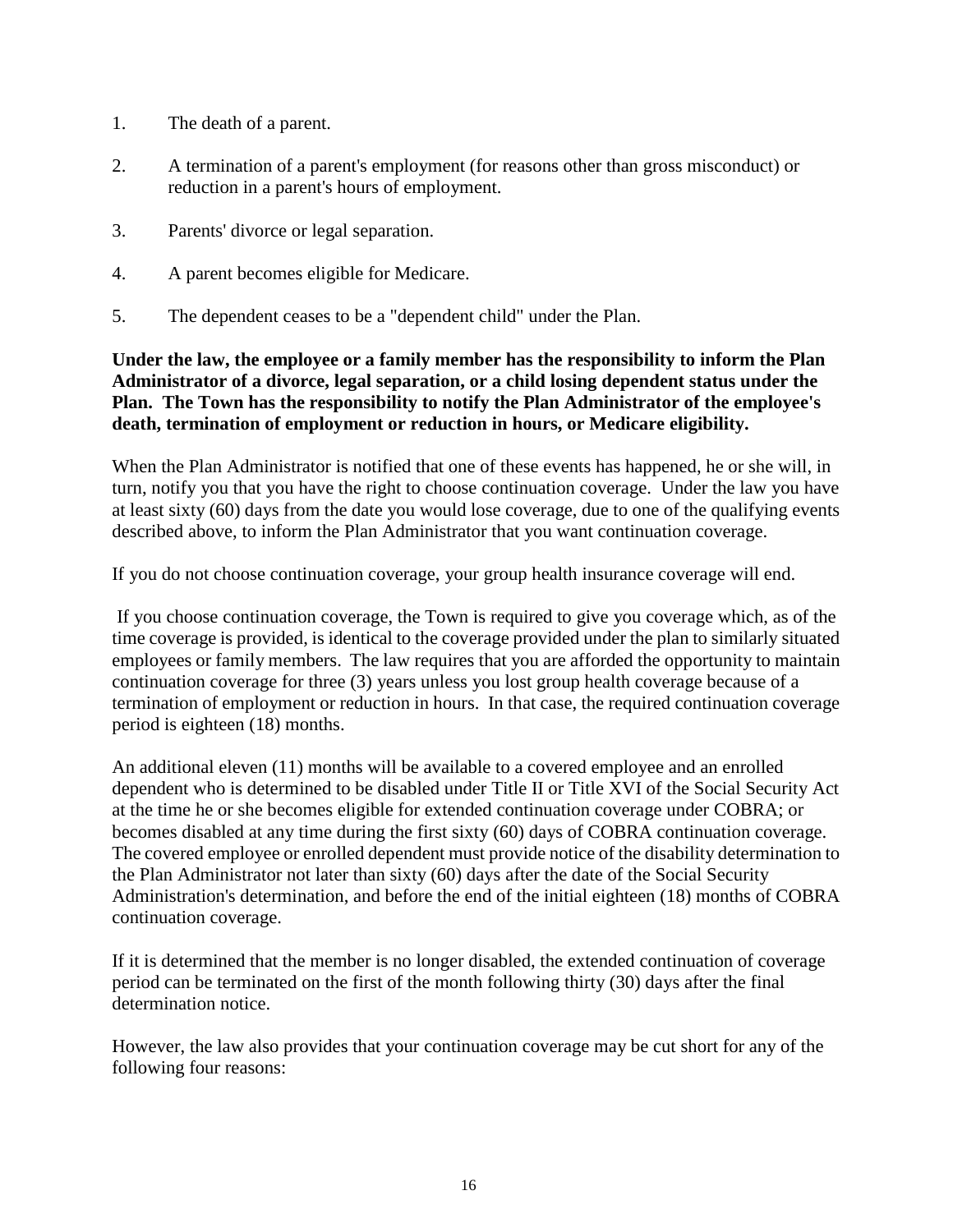- 1. The Town no longer provides group health coverage to any of its employees.
- 2. The premium for your continuation coverage is not paid.
- 3. You become eligible for benefits under another group health plan as a result of employment, re-employment, or marriage, except when the new plan contains any exclusion or limitation relating to any pre-existing condition.
- 4. You become eligible for Medicare.

You do not have to show that you are insurable to choose continuation coverage. However, under the law you may have to pay all or part of the premium for your continuation coverage.

The law also says that, at the end of the eighteen (18) months or three (3) year continuation coverage period, you must be allowed to enroll in an individual conversion health plan provided under the Plan.

The Town reserves the right to charge an administrative fee of two percent (2%) for COBRA enrollees.

If you have any questions about the law, please contact the Plan Administrator. Also, if you have changed marital status or you or your spouse has changed your address please notify the Plan Administrator.

## **PENSION PLAN**

The Town provides a pension plan for its employees. In order to be eligible to participate, you must be a full-time or part-time employee and have completed the probationary period. All bargaining unit members shall be eligible for participation in a Town sponsored 457(b) deferred compensation plans. A more complete description of the plan will be provided to each employee when they become eligible to participate.

## **TRAVEL EXPENSE**

An employee requested by the Town to use his or her personal automobile to perform official business, will be reimbursed at the standard mileage rate as annually set by the Internal Revenue Service. The employee should promptly request reimbursement on the forms supplied by the Town.

## **WORKERS' COMPENSATION INSURANCE**

The purpose of the workers' compensation law is to provide financial assistance to you if you are injured on the job. On-the-job injuries are covered by workers' compensation insurance. How much you will be paid, for how long, and when benefits become payable may vary. While absent from work on Workers' Compensation, the employee will not continue to accumulate sick and vacation time. This insurance becomes effective on your first day worked and protects you if you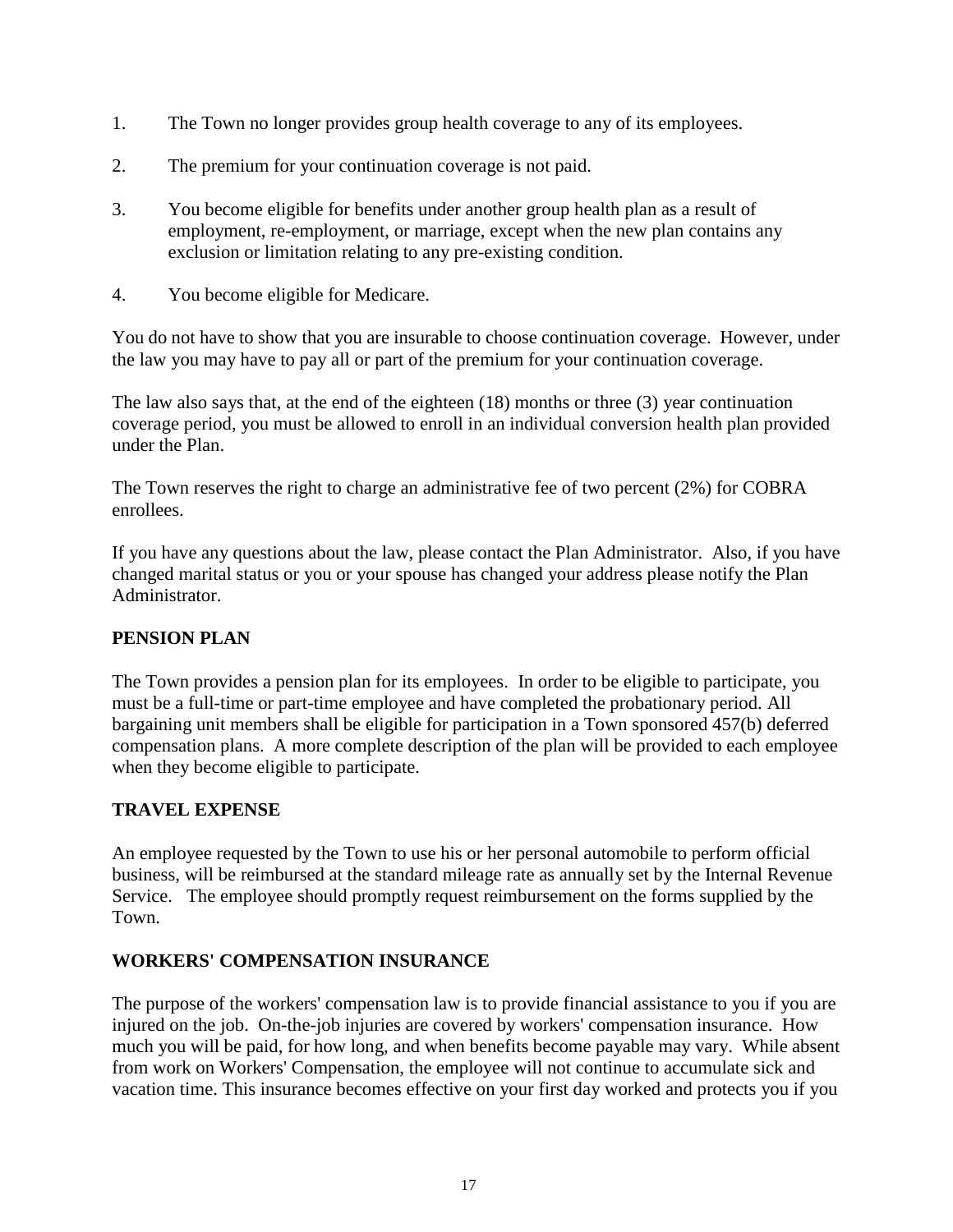are injured on the job. To be sure to protect yourself under this insurance, REPORT ALL INJURIES, HOWEVER SLIGHT, TO YOUR SUPERVISOR IMMEDIATELY.

Neither the Town nor the insurance carrier will be liable for the payment of workers' compensation benefits for injuries that occur during an employee's voluntary participation in any off-duty recreational, social, or athletic activity sponsored by the Town, or during an employee's employment by another Employer.

## **PAID LEAVE TIME**

#### **BEREAVEMENT LEAVE**

In the event of death in an employee's or employee's spouse's immediate family, any employee shall be granted up to five (5) working days of leave without loss of pay. For the purposes of this section, immediate family is defined as: spouse, mother, father, brother, sister, daughter, son, mother-in-law, father-in-law. Three (3) working days with pay shall be allowed for the death of grandparent, grandchild, brother-in-law, sister-in-law, son-in-law and daughter-in-law, stepmother, stepfather. One (1) working day with pay for aunt, uncle. If more time is needed, personal or vacation time may be taken.

#### **HOLIDAYS**

Regular full-time employees, who have completed their introductory period (See Employee Categories/Glossary of Employment Terms) shall receive the following paid holidays:

| New Year's Day          | Columbus Day              |
|-------------------------|---------------------------|
| Presidents' Day         | Veterans' Day             |
| Martin Luther King Day  | Thanksgiving Day          |
| Day After Thanksgiving  |                           |
| Memorial Day            | Yom Kipper or Good Friday |
| <b>Independence Day</b> | Christmas Day             |
| Labor Day               | Day after Christmas       |
|                         |                           |

Holiday pay is calculated based on the employee's straight-time pay rate (as of the day of the holiday) times the number of hours the employee would have otherwise worked on that day.

To be eligible for holiday pay, employees must work the last scheduled day immediately before and following the holiday.

Employees requesting to take time off from work for any religious or ethnic holiday not considered a Town paid holiday, may utilize personal leave time, accrued vacation time or may take the day without pay.

A holiday occurring when an employee is on vacation or sick leave shall be counted as a holiday and not charged as a vacation or sick leave day.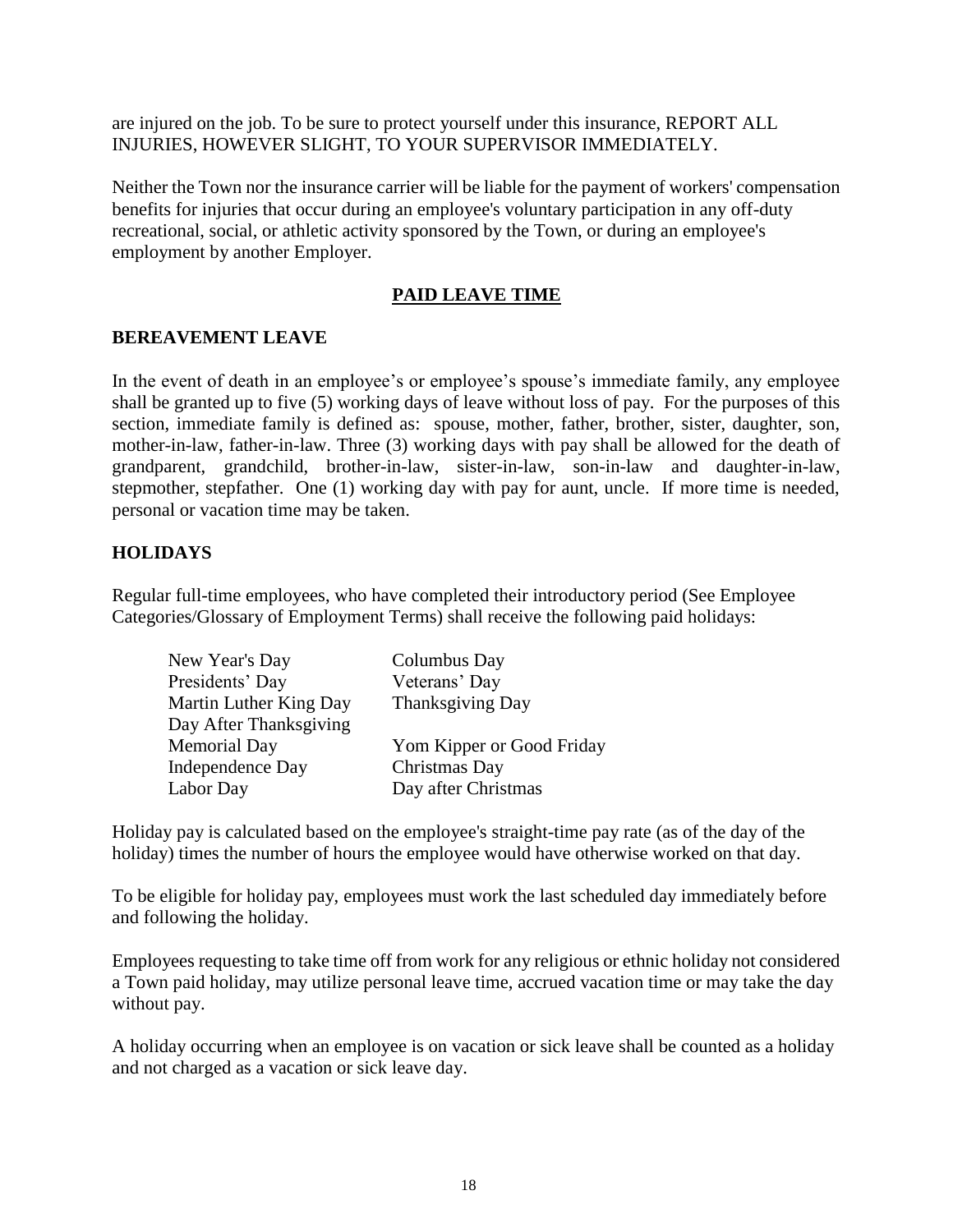- **(a)** Any holiday which occurs on a Saturday will be celebrated the proceeding Friday.
- **(b)** Any holiday which occurs on a Sunday will be celebrated the next day (Monday).

**(c)** For Town Hall employees who do not work on Fridays, any holiday which occurs on a Friday will be celebrated on Thursday.

## **MILITARY LEAVE AND JURY DUTY**

The Employer will comply with the provisions of the Uniform Services Employment and Reemployment Act of 1994.

Any employee called to report for jury duty will be allowed the necessary time off. The employer shall make up the difference between the pay received for jury duty and the employee's regular pay, if any.

## **LEAVE UNDER THE FAMILY AND MEDICAL LEAVE ACT**

Both the federal **Family and Medical Leave Act of 1993** (29 USC §2601) and Conn. §31-51kk-qq require certain employers to grant unpaid leave of absence to qualified workers in case of birth or adoption of a child, or serious health condition of a child, spouse, parent, or the employee. These laws work in parallel, i.e., the section of the law that affords the greatest benefit to the worker is the one that will be followed. In most cases, this will be the federal law.

## **MILITARY LEAVE**

The Town complies with the provisions of the Uniform Services Employment and Reemployment Rights Act of 1994 ("USERRA"). If an employee enlists in the military, he/she will be granted an unpaid leave of absence for the duration of the enlistment. The employee will not receive benefits during the leave of absence

When the employee returns from military service, he or she will have the right to reapply for his/her job, or a similar one, pursuant to the requirements set forth in the USERRA. The Town will count military service as time worked for the purpose of benefits.

If an employee is required to serve in the military reserve or national guard, he or she will be granted an unpaid leave of absence for the period of that duty in accordance with federal law.

Employees are requested to provide reasonable notice, when possible, to ensure adequate coverage.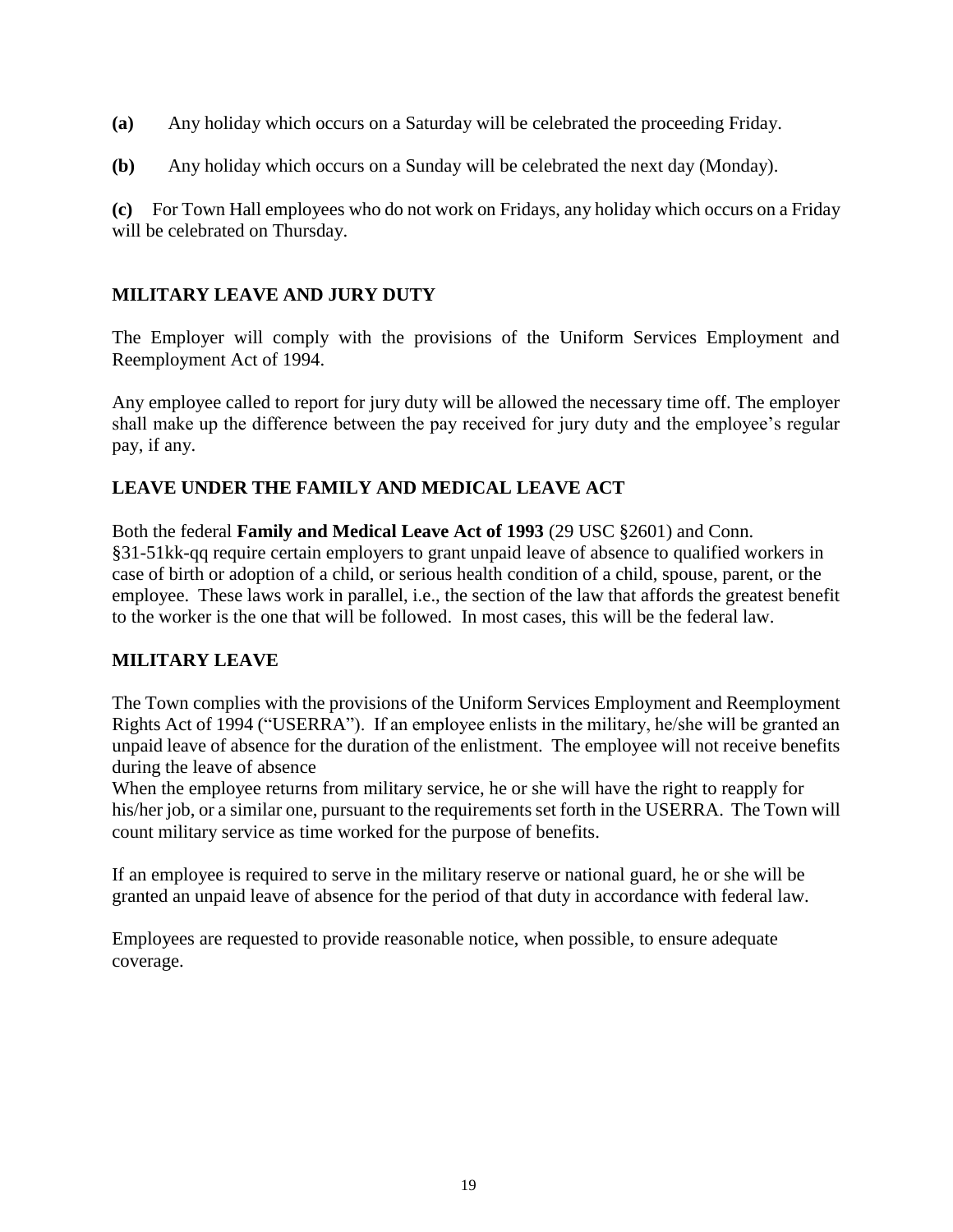#### **SICK LEAVE**

The Town provides sick time off with pay to all full-time employees for periods of temporary absence due to illnesses or injuries. Sick leave is a privilege, not a right. It is to be used for illness of the employee. It is not intended as extra vacation time. Sick leave may be used for the following reasons:

Personal illness or injury, except where directly traceable to employment other that with the Town.

When the employee is required to undergo medical, optical or dental treatment which cannot be accomplished on off-duty time.

When the illness of a member of the employee's immediate family requires the employee's personal attention.

All full-time employees accrue sick leave benefits in accordance with these provisions:

Each employee shall earn sick leave with pay at the rate of fourteen (14) days per contract year. Unused sick days may be accumulated to one hundred (100) days.

An employee shall elect to receive full compensation for each unused sick day up to a maximum of five (5) days per year or to add the five (5) days to the employee's bank in lieu of compensation. IF the employee elects compensation, he/she shall be paid on or about July 1 of each year for the previous contract year and the second nine (9) days per year shall accumulate in the employee's bank if they are not used in the earned year.

The following basic guidelines for sick leave are observed by the Town:

Sick leave compensation will begin on the employee's first day of absence. Employees may be required to provide medical verification of an illness at any time.

Part-time employees shall receive pro-rated sick leave benefits.

#### **VACATION**

The following vacation with pay shall be granted to all full-time employees who are on the payroll and who have completed the following period of aggregate full-time employment.

| <b>Length of Service</b>              | <b>Entitlement</b>                     |
|---------------------------------------|----------------------------------------|
| Year One – Four<br>Year Five $-$ Nine | Ten $(10)$ days<br>Fifteen $(15)$ days |
| Year 10                               | Twenty (20) days                       |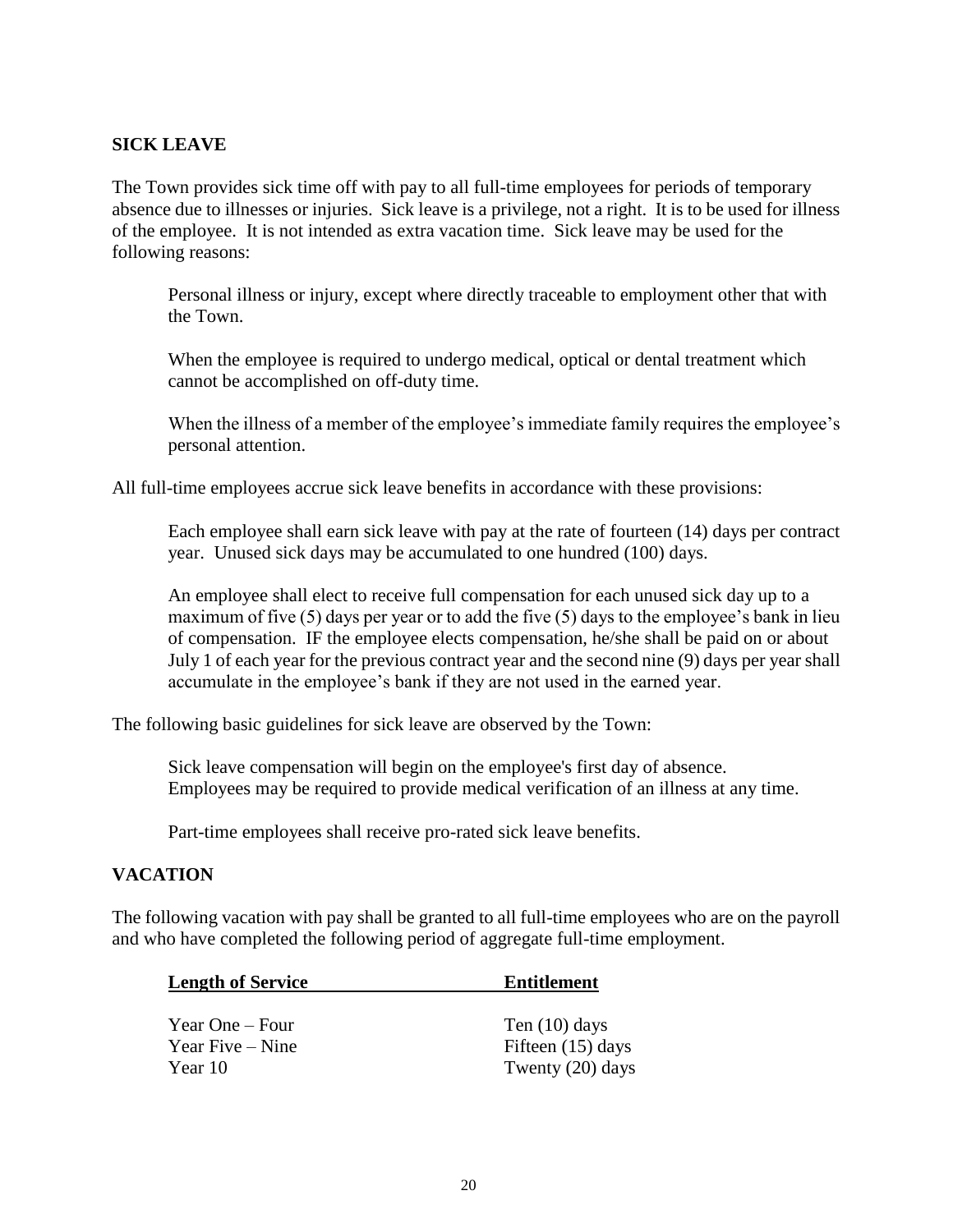The Town provides vacation time off with pay to eligible employees to provide opportunities for rest, relaxation, and personal pursuits. Accordingly, vacation pay will not be granted in lieu of taking the actual time off.

The following basic guidelines for vacations are observed by the Town:

Vacation time off is paid at the employee's per diem base rate. It does not include overtime or any special forms of compensation such as incentives, bonuses or shift differentials.

A holiday occurring when an employee is on vacation shall be counted as a holiday and not charged as a vacation day.

To take vacation leave time, employees should request vacation leave as soon as possible, but no later than four weeks in advance, to have seniority impact on the request. Employees not selecting their vacation by the deadline will relinquish their right of seniority in selecting their vacation.

All requests for time off must be approved in advance, in writing, by the First Selectmen. Requests will be reviewed and either granted or denied based on a number of factors, including the operational and staffing requirements of the Town and the employee's seniority.

Vacation time shall be used during the fiscal year with five (5) days available for carryover. Additional days may be carried over only with the written approval of the First Selectman or when operational needs of the town prevent an employee from using all their vacation in the year it was earned. Accumulated vacation time shall not exceed ten (10) days.

Part time employees shall receive prorated vacation benefits.

## **PAY POLICIES AND PROCEDURES**

#### **HOURS OF WORK**

The normal workweek for full time employees consists of five (5) days, eight (8) hours per day, Monday through Friday. Supervisors will advise employees of their individual work schedules. Starting times and the length of the workday can vary depending upon employee classification job or individual station. Staffing needs and operational demands may necessitate variations in starting and ending times, as well as variations in the total hours that may be scheduled each day and week. Should you have any questions concerning your work schedule, please see your supervisor.

There will be one fifteen (15) minute paid coffee break prior to noon.

Part-time Town Hall employees shall work those hours, between 8:30 A.M. and 4:00 P.M., as scheduled by the First Selectmen Monday Through Thursday.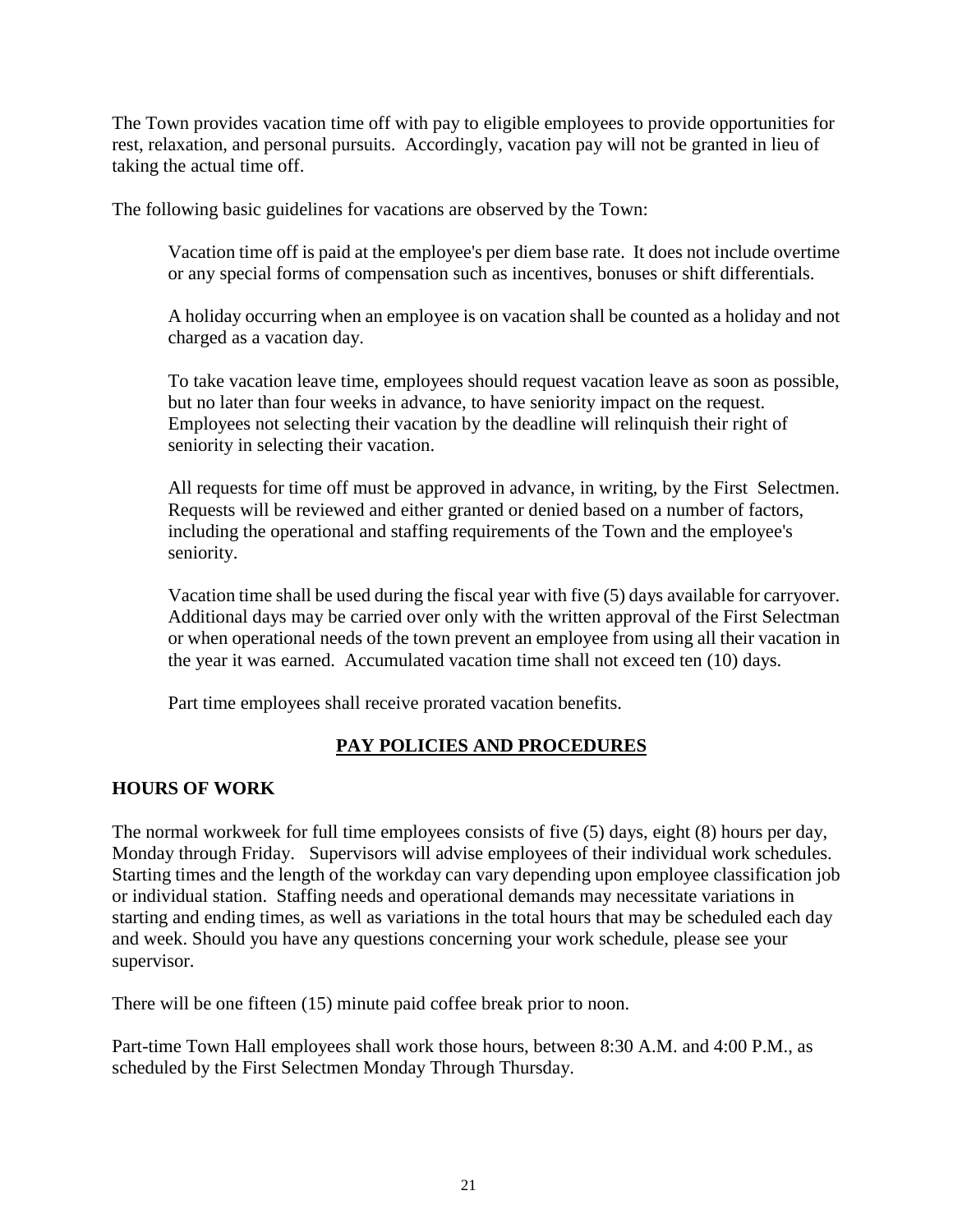## **OVERTIME**

Overtime will be paid to nonexempt employees (see Glossary of Employment Terms) who work in excess of forty (40) hours in a seven (7) day work cycle. Overtime will be paid at the rate of one and one-half times the employee's regular hourly rate of pay.

The Town reserves the right to require overtime work and employees may not refuse overtime assignments. Failure to work scheduled overtime or overtime worked without prior authorization from the First Selectman may result in disciplinary action, up to and including termination of employment.

Further overtime rules may be required of the Public Works Department based on the Union contract between the Town and the American Federation of State, County and Municipal Employees.

## **PAY DEDUCTIONS**

The law requires that the Town make certain deductions from every employee's compensation. Among these are applicable federal, state and local income taxes. The Town also must deduct Social Security taxes on each employee's earnings up to a specified limit that is called the Social Security "wage base." The Town matches the amount of Social Security taxes paid by each employee.

The Town offers programs and benefits beyond those required by law. Eligible employees may voluntarily authorize deductions from their paychecks to cover the costs of participation in these programs.

If you have questions concerning why deductions were made from your paycheck or how they were calculated, the Assistant to the Board of Selectmen can assist in having your questions answered.

#### **PAY PERIODS**

All employees are paid bi-weekly on Tuesday. Each paycheck will include earnings for all work performed through the previous two weeks.

Employees are encouraged to have pay directly deposited into their bank accounts. To do so, they must provide advance written authorization to the Town. Employees will receive an itemized statement of wages when the Town makes direct deposits.

#### **TIMEKEEPING**

We want to make sure that you are paid correctly. You will be given Time Cards/Sheets on which to record your work time. It is your responsibility to keep your Time Cards/Sheets secure. Should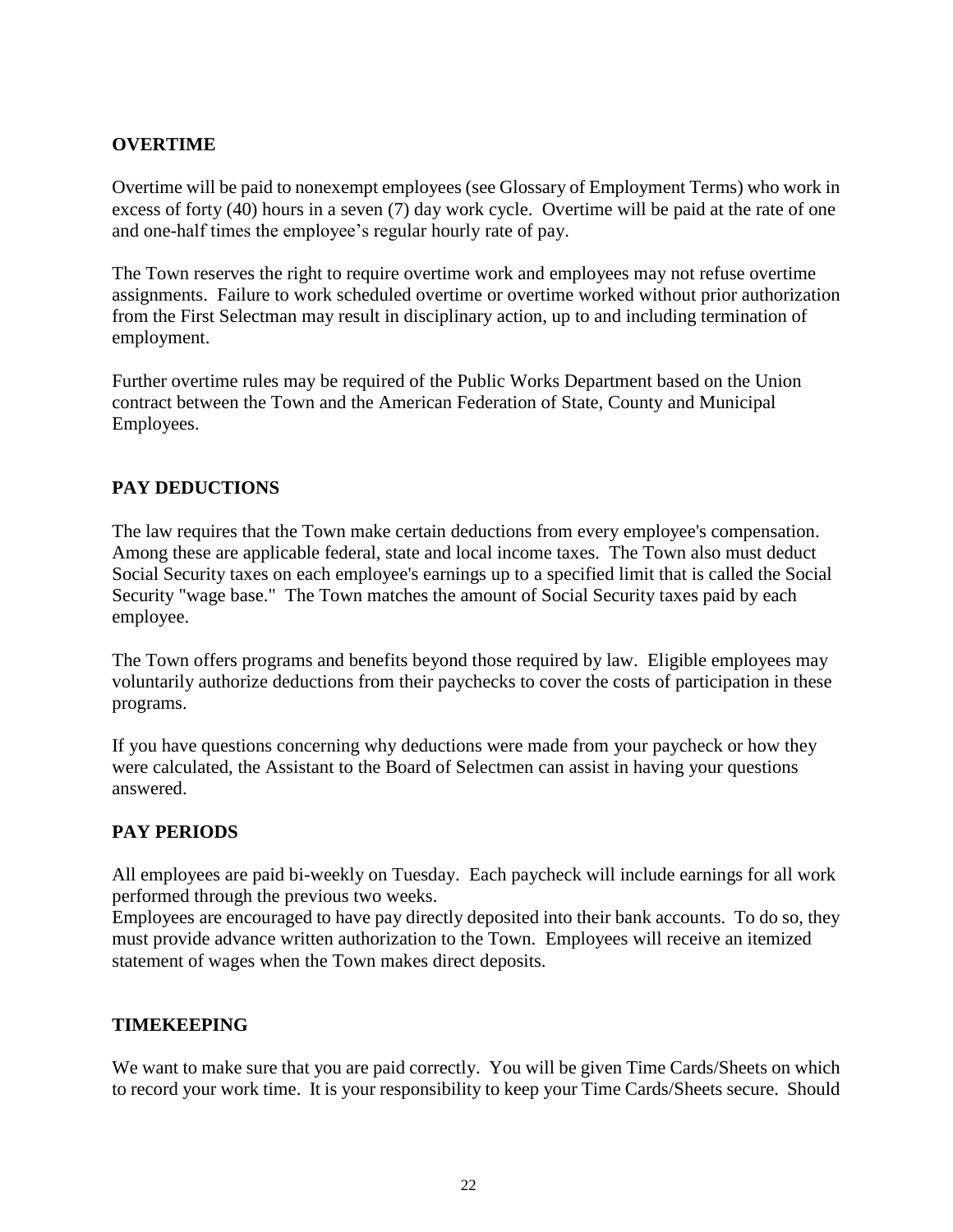you lose your Time Card/Sheet, please report it immediately to the Assistant of the Board of Selectmen. The Time and Attendance Policy below must be adhered to.

Federal and State labor laws require that you maintain an accurate record of your working hours. You will do this using your Time Card/Sheet.

- 1. Record on your own Time Card/Sheet (and only yours) the days worked, and the hours worked.
- 2. No one is allowed to fill in another employee's time card without the authorization of the First Selectman.
- 3. If there is a problem with your time keeping, have the Assistant of the Board of Selectmen correct the error immediately.
- 4. No one is to work overtime without authorization.

Working Off the Clock. Hourly employees must record all time worked. No one is permitted to work unless the work time is recorded on their time and attendance record. There is no such thing as working "off the clock."

If you falsify time records for yourself or another employee, continually forget or lose your Time Sheet or work "off the clock," you may be subject to disciplinary action up to, and including, termination.

## **WAGE GARNISHMENTS**

Whenever court-ordered deductions are to be taken from your paycheck, you will be notified. According to the Federal Wage Garnishment Act, seven (7) or more garnishments in a calendar year may be cause for dismissal.

## **W-2 FORM**

At the end of each calendar year, we will give you a W-2 Form. If you are no longer employed by us, we will mail it to your last known address. The form shows your total gross pay for the calendar year and the taxes deducted from it.

#### **INCLEMENT WEATHER**

## **I. PURPOSE:**

The purpose of this policy is to provide direction in the event there is a closing of the Town of Voluntown offices due to severe weather.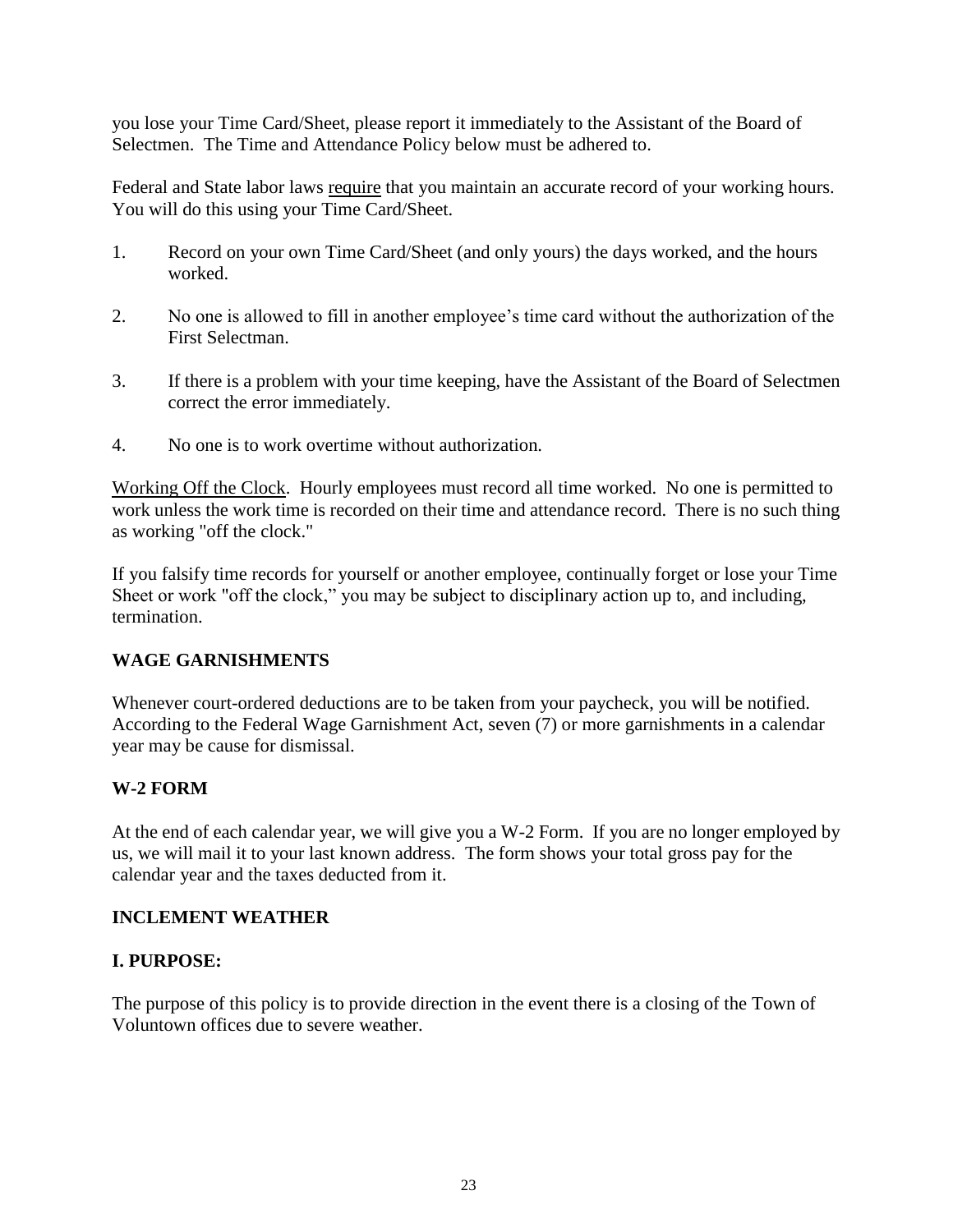## **II. RESPONSIBILITY:**

It shall be the responsibility of all Town personnel to comply with these provisions.

#### **III. IT IS THE POLICY OF THE TOWN OF VOLUNTOWN:**

It is the Town's policy to make every effort to remain open for business on scheduled work days. However, severe weather may prevent the Town from doing so. In all cases, employee safety is the primary consideration in determining the Town's ability to stay open for business. The following procedures will set forth Town and employee obligations regarding reporting to work, use of leave, and pay issues when severe weather impacts the Town's ability to be open for business.

A. The Town of Voluntown will follow the guidance of the Office of the Governor's determination and the Connecticut Department of Emergency Services and Public Protection regarding an early release/delayed opening/full day closing for non-essential employees. However, the First Selectman will make the final determination to close Town offices.

B. Department Heads are responsible for determining which, if any, of their employees will be required to work in the event of a closure of Town offices. All others will be designated as non-essential for purposes of this policy.

C. If it is determined that Town offices are open, employees are expected to report to work at their regularly scheduled time. Non-essential employees who are absent, late for work, or leave early during a delayed opening or early closing must charge such absence to accumulated vacation leave, personal leave, compensatory time, or leave without pay.

D. If it is determined that Town offices are closed, employees who were scheduled to work will be paid as a normal work day. If an employee was previously scheduled for a day off during a partial or full-day closing, they will not be compensated for this time.

## **RULES AND REGULATIONS**

#### **ATTENDANCE AND PUNCTUALITY**

The success of this Town depends on your good attendance. Absenteeism detracts from our high quality of service and causes an unfair burden for those employees who must fill in for absent employees. Most people will be late or sick at one time or another, but when short-term absences become frequent, they often signal personal or job-related problems.

Whatever the reasons for absenteeism and lateness, share them with your Supervisor. Once your Supervisor knows the reasons, perhaps he or she can help you decide on the best way to correct the problem. In regard to attendance, employees are expected to:

1. Maintain good personal health standards which will allow them to perform their work in a competent manner on a regular basis.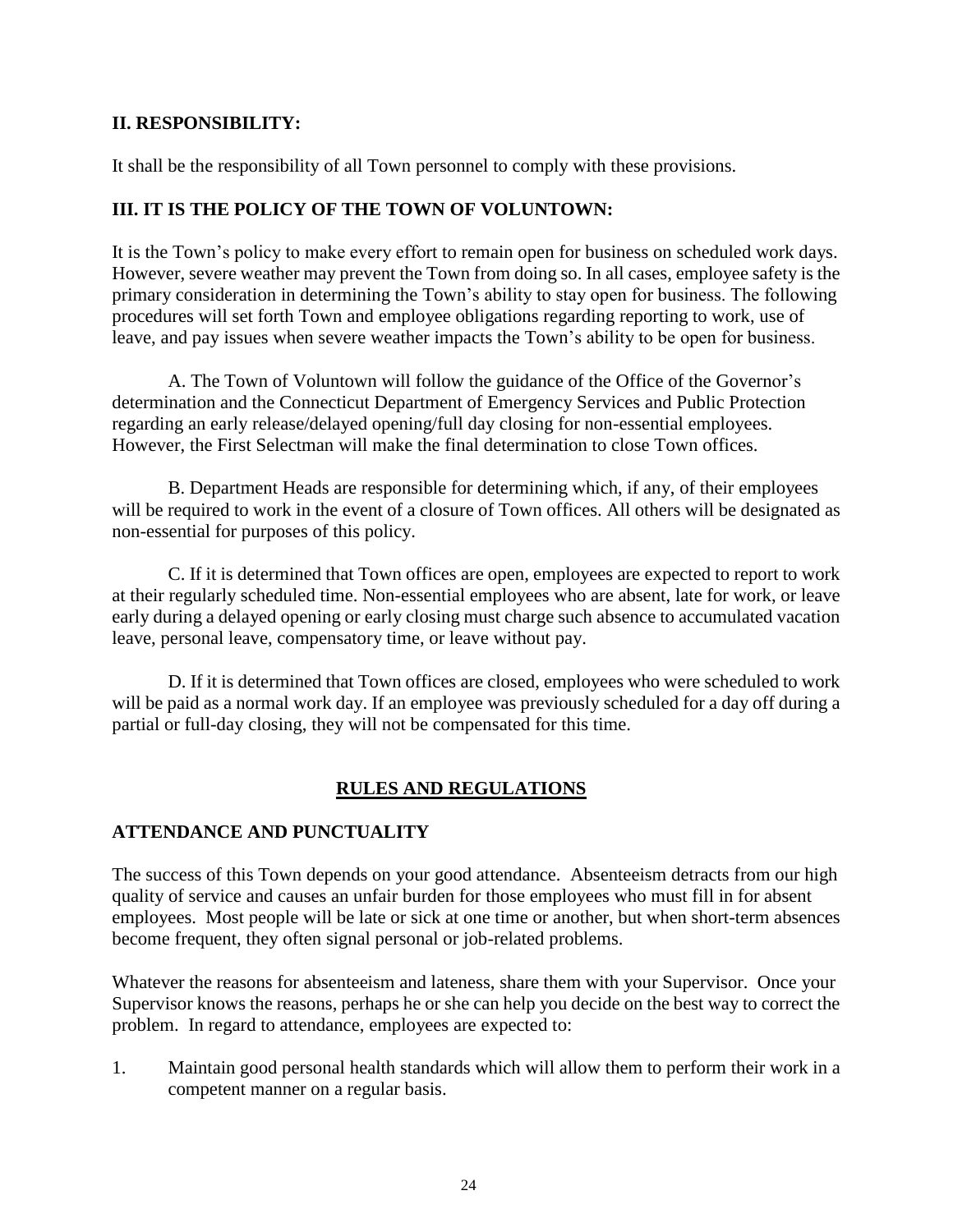- 2. Avoid letting minor inconveniences keep them from performing their jobs. At the same time, good judgment should be used with respect to contagious ailments which might have an adverse effect on other employees.
- 3. Attend to personal affairs during nonworking hours.

If you are absent for three (3) days without notifying the Town, it is assumed that you have voluntarily abandoned your position with the Town, and you will be removed from the payroll.

#### Types of Absenteeism and Tardiness

The following are excused absences:

- 1. Absences because of illness, verified by a doctor's note identifying the illness and need for absence.
- 2. Absence approved by the First Selectman in advance.
- 3. Absence because of death in the immediate family.
- 4. Absence or delayed arrival because of extreme weather conditions.
- 5. Absence or delayed arrival because of a bona fide personal emergency as determined by the First Selectman.
- 6. Absence because of a work-related injury. The absence of an employee from work, including an absence for a single day, or portion of a day, that is not authorized, shall be deemed as absent without leave. Any absence without leave is cause for disciplinary action, up to and including, termination.

## **CARE OF EQUIPMENT**

Equipment and vehicles essential in accomplishing job duties are expensive and may be difficult to replace. When using Town property, employees are expected to exercise care, perform required maintenance, and follow all operating instructions, safety standards, and guidelines.

Please notify your Supervisor if any equipment, machines, tools or vehicles appear to be damaged, defective or in need of repair. Prompt reporting of damages, defects and the need for repairs could prevent deterioration of equipment and possible injury to employees or others. Your Supervisor can answer any questions about your responsibility for maintenance and care of equipment or vehicles used on the job.

The improper, careless, negligent, destructive, or unsafe use or operation of equipment or vehicles, as well as excessive or avoidable traffic and parking violations, can result in disciplinary action, up to and including termination of employment.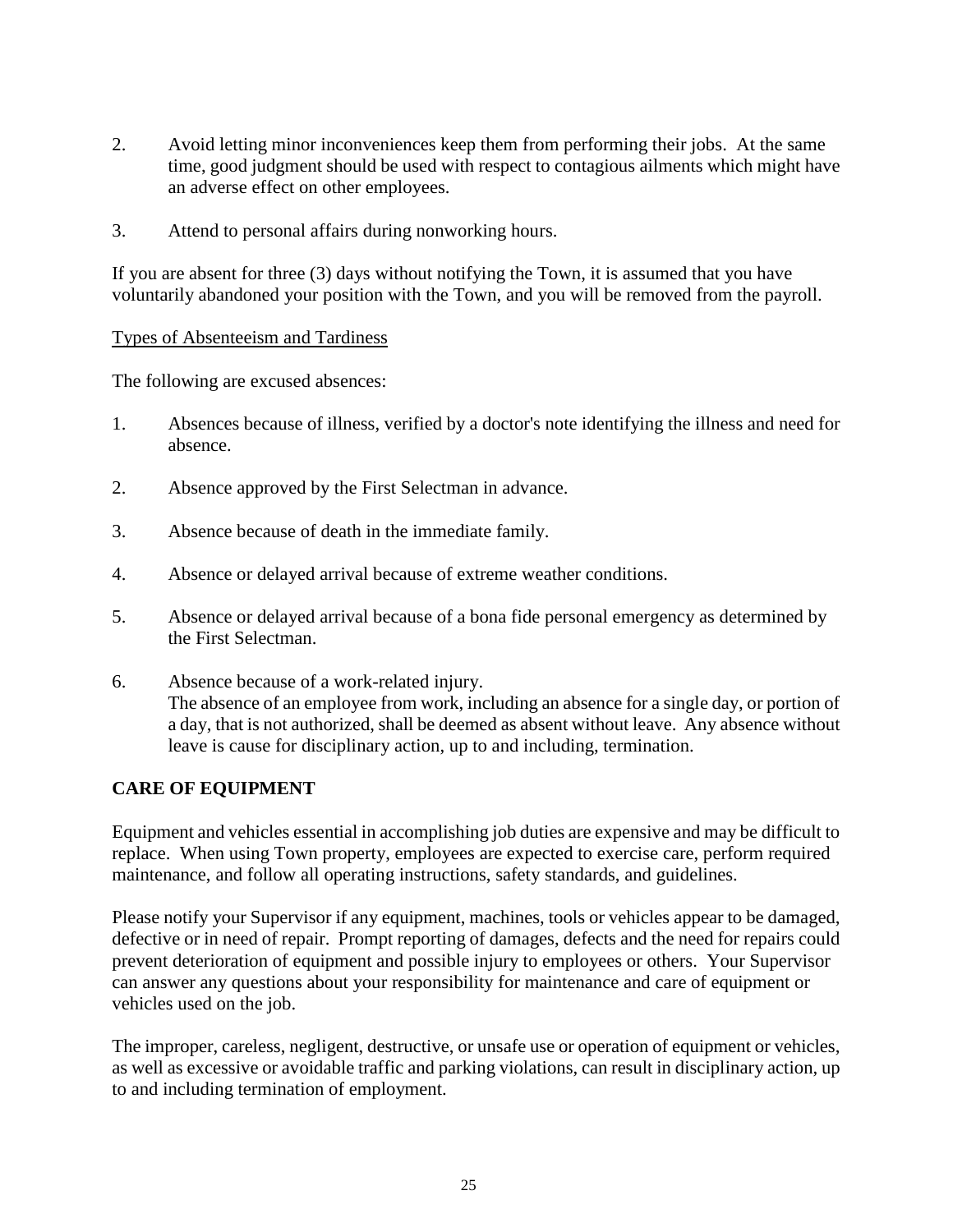## **DRUG AND ALCOHOL USE**

It is the policy of the Town that the public and fellow employees have the absolute right to expect that persons employed by the Town will be free from the effects from drugs and alcohol. The Town, as the employer, has the right to expect its employees to report for work fit and able for duty, and not impaired by alcohol or drugs.

All employees are forbidden from consuming alcohol or using illegal drugs at any time during or just prior to the beginning of the work day (including lunch breaks) or anywhere on the Town's premises or sites including site buildings, properties, vehicles and the employee's personal vehicle while engaged in Town business. In addition:

- 1. Employees are prohibited from selling, purchasing or delivering any illegal drug at any time and at any place.
- 2. The unlawful manufacture, distribution, dispensation, possession, or use of a controlled substance on Town premises or while conducting Town's business off the Town's premises is absolutely prohibited.
- 3. Off-the-job illegal drug activity or alcohol abuse that could adversely affect an employee's job performance or that could jeopardize the safety of other employees, the general public, Town equipment, or the Town's relations with the public will not be tolerated.

Prescription Drugs. Employees who use a prescription drug which causes adverse side effects (e.g., drowsiness or impaired reflexes or reaction time) must inform the First Selectman that they are taking such medication on the advice of a physician. Employees are responsible for informing the First Selectman of the possible effects of the drug on performance and expected duration of use. If prescription drug use causes service or safety problems, the First Selectman may have to grant the employee sick leave.

Drug Testing. Where the Town has reasonable suspicion to believe that a current employee (1) is under the influence of drugs or alcohol, which at that time, adversely affected or could adversely affect the employee's job performance; (2) has abused prescribed drugs; or (3) has used illegal drugs, the Town may require the employee to submit to alcohol or drug testing. The Town also may conduct drug tests for individuals seeking employment (prior to the date of their hire) or upon promotion to another position within the Town.

The Town requires that an employee notify the First Selectman within five (5) days after a conviction of any criminal drug statute for a violation occurring outside the workplace.

Employees with questions on this policy or issues related to drug or alcohol use in the workplace should raise their concerns with the First Selectman **without fear of reprisal**. All inquiries will be held in the strictest confidence.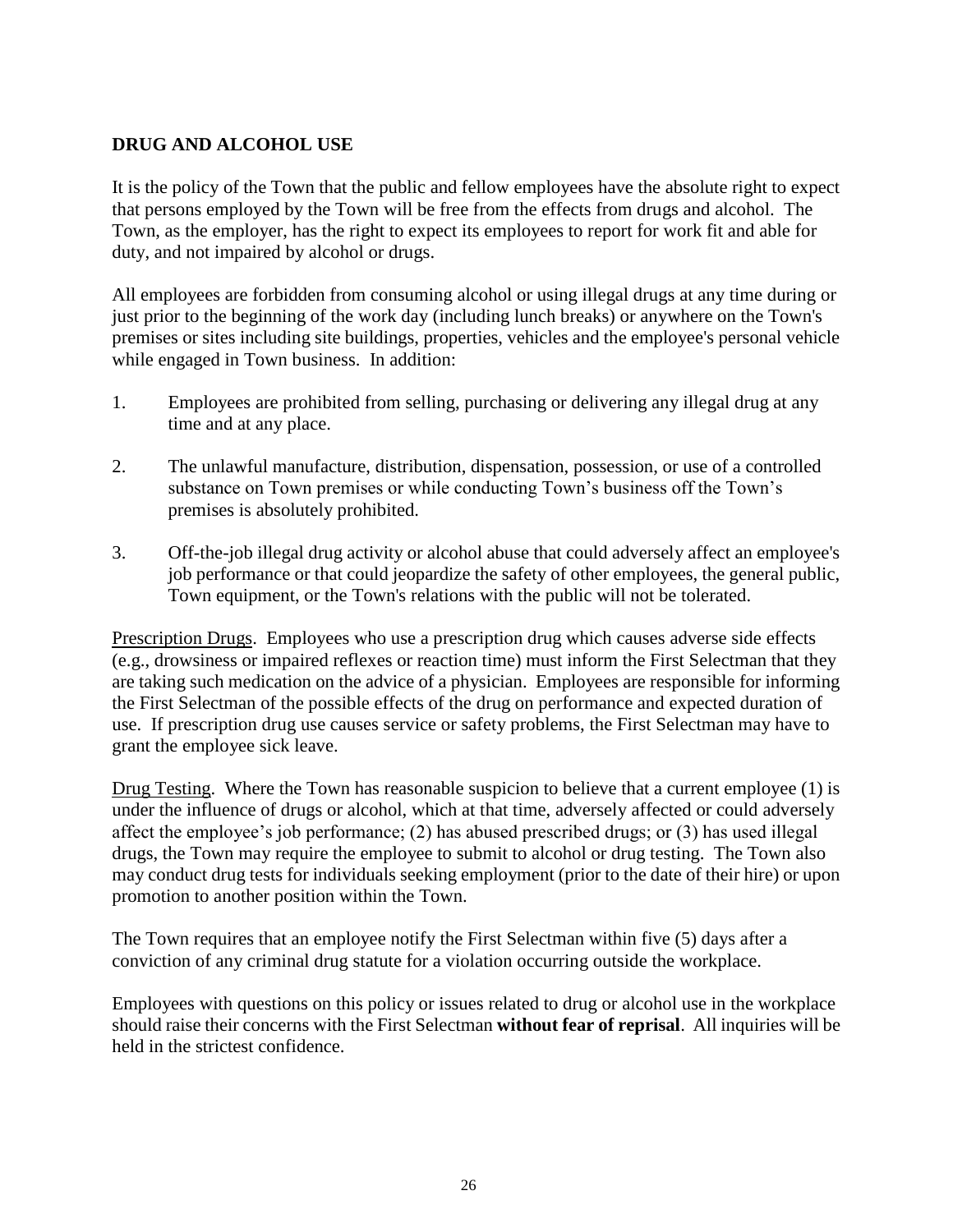#### **GOOD HOUSEKEEPING**

Good work habits and a neat place to work are essential for job safety and efficiency. You are expected to keep your place of work organized and materials in good order at all times. Report anything that needs repair or replacement to your Supervisor.

#### **SMOKING**

Due to the harmful effects and discomforts which smoking produces in the workplace, and out of concern for the well-being of our employees, no smoking is allowed at any time in the Town Hall or within twenty five feet of the building.

## **USE OF COMPUTERS, E-MAIL AND PHONE SYSTEMS**

Computers. Computers, computer files and software furnished to employees are the Town's property intended for business use. Employees should not use a password, access a confidential file or retrieve any stored confidential communication without authorization.

The Town purchases and licenses the use of various computer software for business purposes and does not own the copyright to this software or its related documentation. Unless authorized by the software developer, the Town does not have the right to reproduce such software for use on more than one computer.

Employees may only use software on local area networks or on multiple machines according to the software license agreement. The Town prohibits the illegal duplication of software and its related documentation.

- 1. E-Mail. Employees should be aware that e-mail is not private, and messages can be retrieved even after they are "deleted." Most e-mail systems instantly make backup copies of files, and copies may be easily retrieved by computer experts. The following are guidelines to follow when utilizing e-mail:
	- (a) The electronic mail system is not to be used in ways that are disruptive or offensive to others, or in ways that could be harmful to workplace moral.
	- (b) There shall be no display or transmission of sexually explicit images, messages, or cartoons, or any transmission or use of cartoons and/or e-mail communications containing ethnic slurs, racial epithets or anything that may be construed as harassment or disparagement of others based on their race, national origin, sex, sexual orientation, age, disability, or religious or political beliefs.
	- (c) The information systems at the Town are to be used for the business of the Town. The e-mail system should not be used to solicit or address others regarding commercial, religious, or political causes, or for any other solicitations that are not work-related.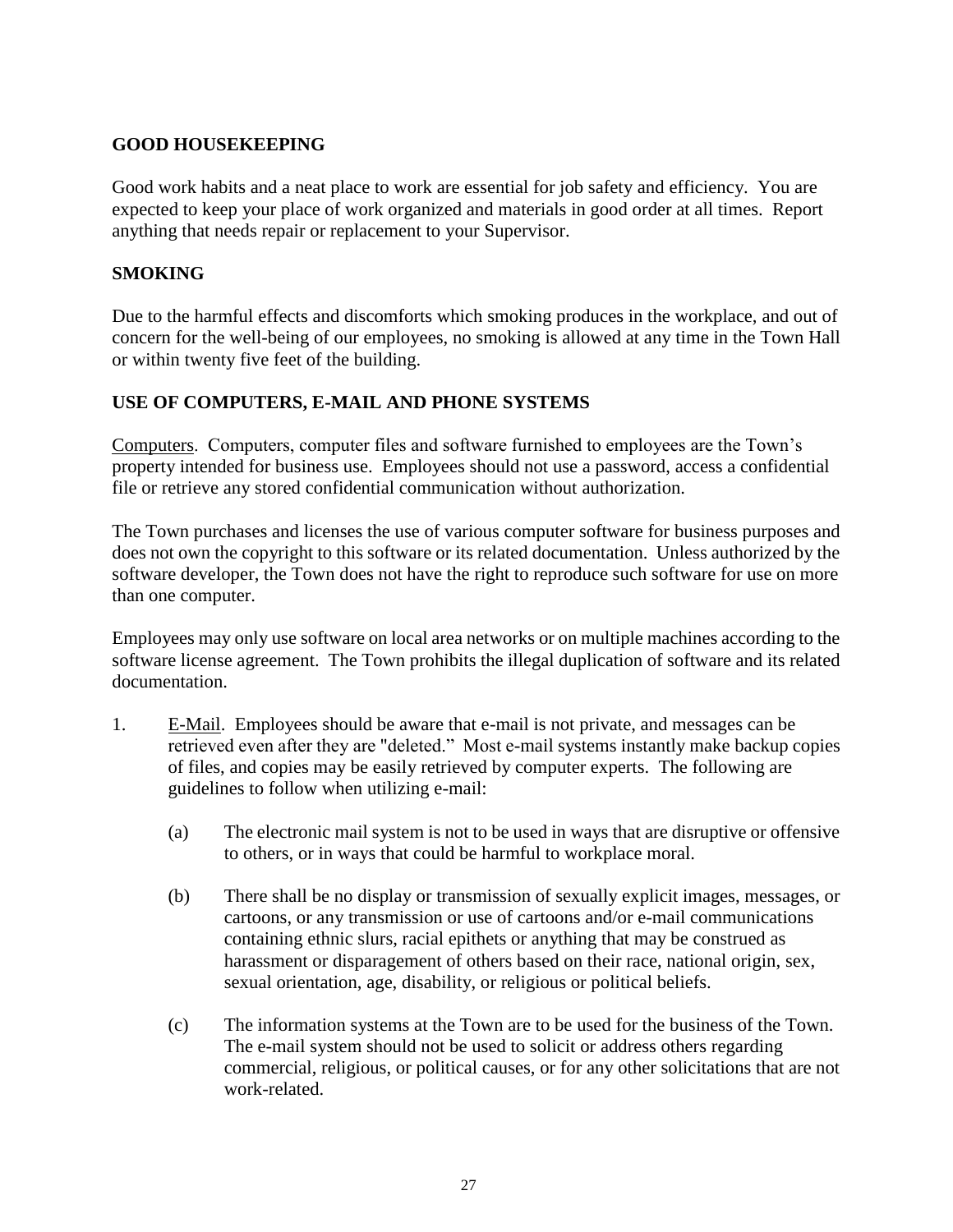- (d) All e-mail messages are records of the Town. The Town reserves the right to access and disclose all messages sent over its electronic mail system for any purpose.
- (e) For reasons of privacy, employees should not attempt to gain access to another employee's personal file of e-mail messages without the latter's express permission. However, the Town reserves the right to enter an employee's e-mail files whenever there is a need to do so.
- (f) Any violation of the Town's policy on e-mail use will result in appropriate disciplinary action, up to and including, discharge.
- 2. Internet Access. The Town may implement software and/or systems that can monitor and record all Internet usage. Security systems are capable of recording (for each and every user) each World Wide Web site visit, each chat, news group or E-Mail message, and each file transfer into and out of our internal networks, and we reserve the right to do so at any time. Additionally, the Town may utilize independently supplied software and data to identify inappropriate or sexually explicit Internet sites. We may block access from within our networks to all such sites that we know of.
	- (a) We reserve the right to inspect any and all files stored in private areas of our network and/or an employee's personal computer in order to assure compliance with policy.
	- (b) This Town's Internet facilities and computing resources must not be used knowingly to violate the laws and regulations of the United States or any other nation, or the laws and regulations of any state, Town or province or other local jurisdiction in any material way.
	- (c) Any software or files downloaded via the Internet into the Town network and/or employee's personal computer become the property of the Town.

Telephones. It is important to keep our telephone lines free for customer calls. Although the occasional use of the Town's telephones for personal emergencies may be necessary, routine calls should be kept to a minimum and should be made during breaks and/or lunch periods To ensure effective telephone communications, employees should always use an appropriate greeting and speak in a courteous and professional manner.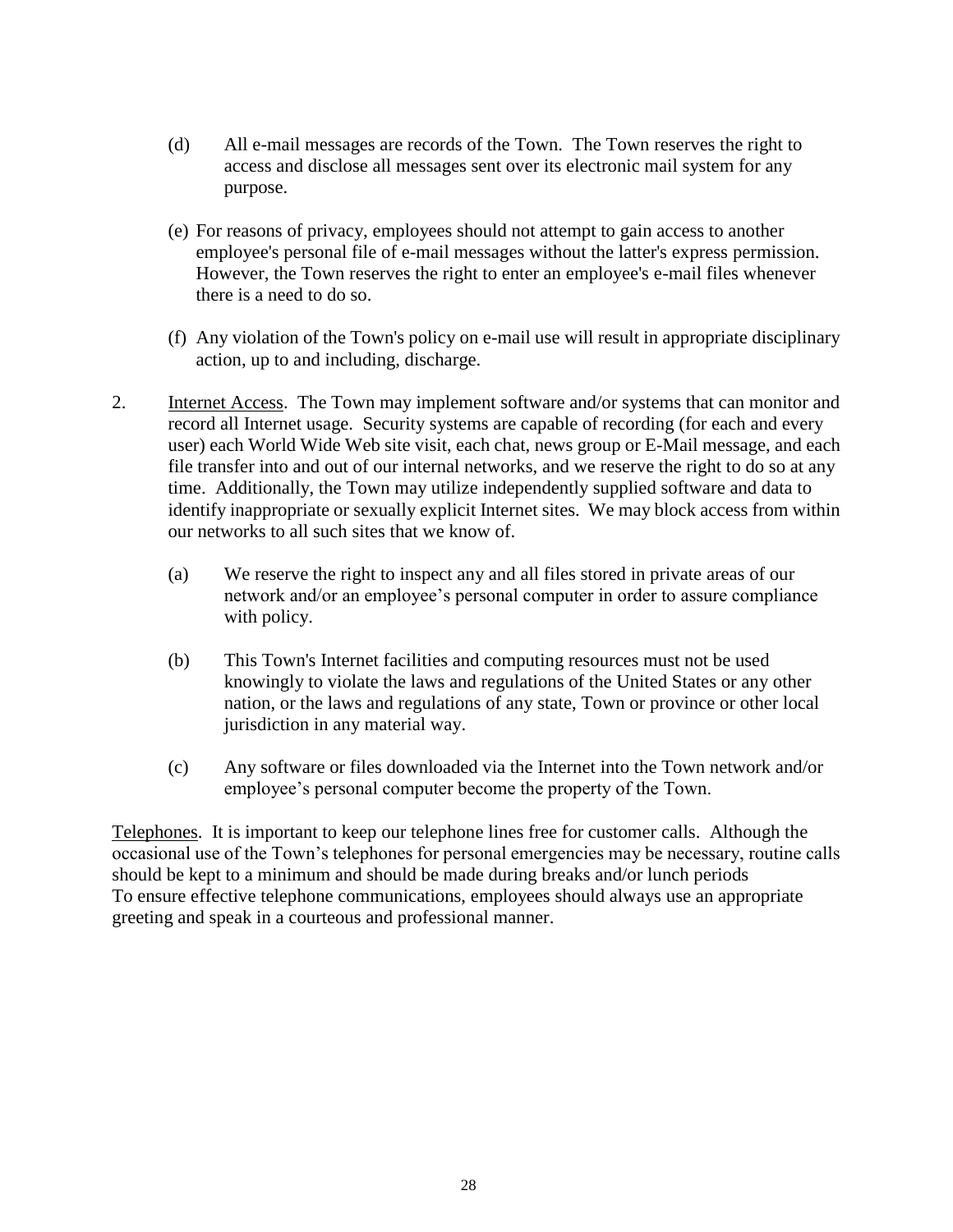## **SOCIAL MEDIA POLICY**

## **I. Purpose**

This policy establishes guidelines for the creation and use by the Town of Voluntown, its departments, boards, commissions, appointed and elected officials and employees, of the Town's social media sites for Work Related Purposes as a means of conveying Town information to its citizens.

The intended purpose behind establishing social media sites is to disseminate information from the Town, about the Town, to its citizens.

The town has an overriding interest and expectation in how it is represented on the Town's social media sites.

Government agencies, officials and employees are held to a higher standard and this applies to social media as it would in any other town business.

The town recognizes social media has a direct connection to freedom of speech. This policy is intended to respect the first amendment and to provide guidance for appropriate administration.

For purposes of this policy, "Social Media" is understood to be content, including but not limited to social networks, blogs, picture and video sharing, podcasts, wikis, wall postings, message boards and online forums, published on the internet. Examples of Social Media sites include, but are not limited to, Facebook, Twitter, blogs, YouTube, LinkedIn, Instagram, and Flickr.

## **II. General Policy**

A. The establishment and use by any Town department, division, appointed or elected official, or employee of Town Social Media sites are subject to approval by the Board of Selectmen or its designee as the Town's Information Technology Overseer. Town Social Media Sites shall be administered and monitored by individual department site administrators approved by the individual department heads with notification to the Town's IT Overseer and the First Selectman.

B. Town Social Media sites shall make clear that they are maintained by the Town and that they follow the Town's Social Media Policy.

C. Wherever possible, Town Social Media sites should link back to the official Town website or department webpages for forms, documents, online services and other information necessary to conduct business with the Town.

D. The Town reserves the right to restrict or remove any content that is deemed in violation of this Social Media Policy or any applicable laws, rules, or policies. Any Content remove based on this Social Media Policy will be e-mailed to the department supervisor along with information about the section of the policy that was violated, time, date, and identity of the violator.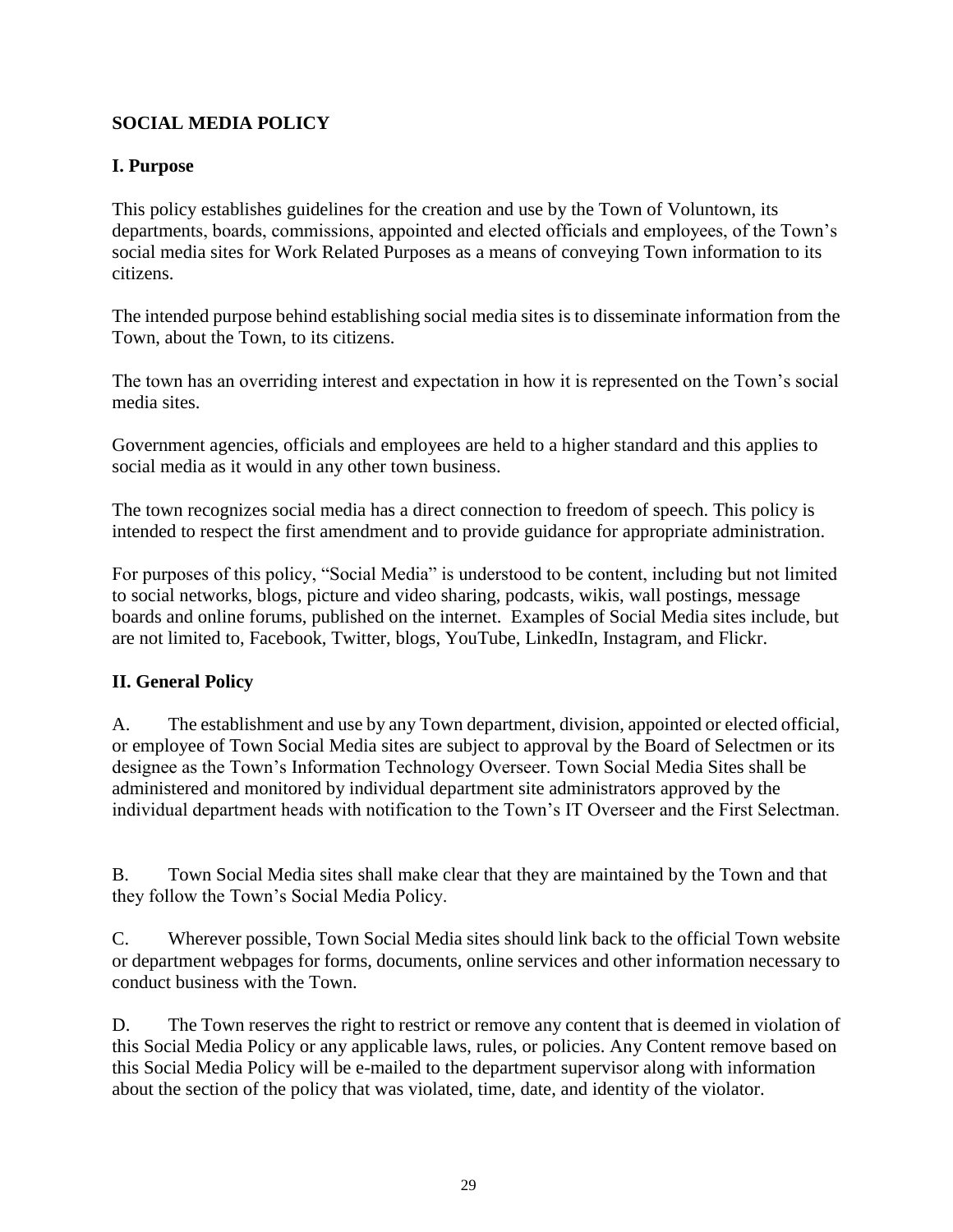E. The Social Media Policy must be displayed to users or made available by hyperlink at [www.voluntown.gov.](http://www.voluntown.gov/)

F. The Town will utilize social media tools as consistently as possible, enterprise wide.

G. The Town's website at [www.Voluntown.gov](http://www.voluntown.gov/) will remain the Town's primary internet presence. Any town related information should be posted here before shared to social media.

H. All Town Social Media pages shall adhere to applicable federal, state, and local laws, rules, regulations, and policies.

I. Town social Media Sites are subject to Connecticut public records and record retention laws, rules, regulations, and policies. Any content maintained in a Social Media format that is related to town business, including a list of subscribers, posted communication, and communication submitted for posting, may be a public subject to public disclosure. The department site administrator will maintain records in accordance with Connecticut public records and record retention laws, rules, regulations, and policies.

J. The Social Media Policy may be updated from time to time and amended at the discretion of the Board of Selectmen.

## **III. Content Policy**

A. As a public entity the Town should abide by certain standards to serve all its constituents in a civil and unbiased manner.

B. If there has been no content added within 90 days, or there is a lack of administration, the page will be removed.

C. Content perceived as inappropriate shall not be permitted on Town Social Media sites and is subject to removal and/or restriction by site administrators. Examples of inappropriate content are:

- 1. Content not related to the original topic or Town business
- 2. Random or unintelligible comments
- 3. Profane, obscene, offensive, violent, or pornographic content and/or language
- 4. Content that promotes, fosters, or perpetuates discrimination of any kind
- 5. Defamatory or personal attacks
- 6. Threats to any person or organization
- 7. Content in support of, or opposition to, any political campaigns or ballot items
- 8. Conduct in violation of any federal, state, or local law, rule, or regulation
- 9. Solicitation of commerce of any kind
- 10. Encouragement of illegal activity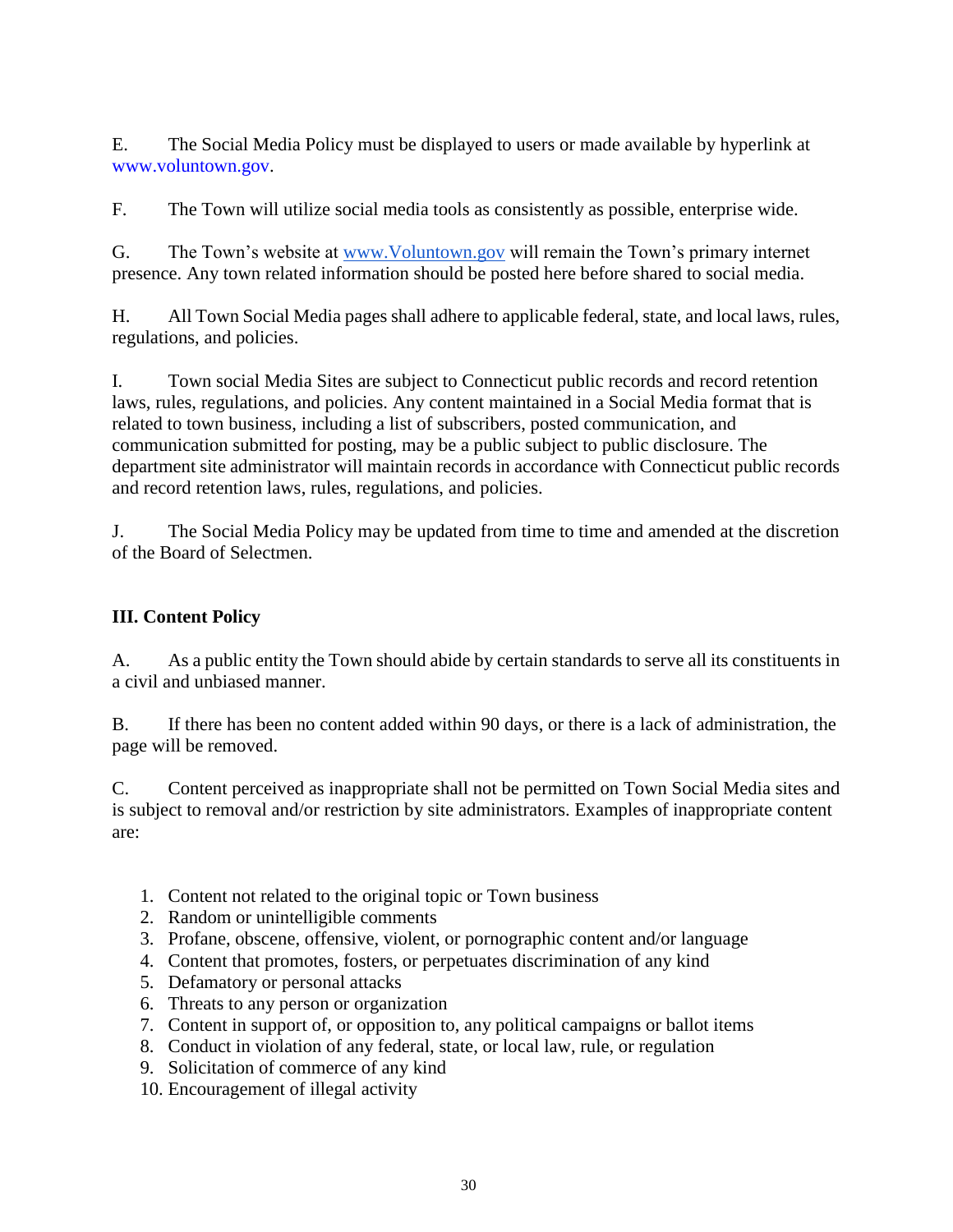11. Information that may compromise the safety or security of the public or public systems

- 12. Content that violates a legal ownership interest
- 13. Content that could be determined as hate speech
- 14. Content that is not public under the freedom of information

15. Any other content deemed inappropriate by the Town

D. Content posted by a member of the public on any Town Social Media site shall be the opinion of the commentator or poster only, and publication of content does not imply endorsement of, or agreement by, the Town, nor does such content necessarily reflect the opinions or policies of the Town.

E. The town reserves the right to deny access to Town Social Media sites to any person who violates the Town's Social Media Policy at any time and without prior notice.

F. Site administrators shall monitor Town Social Media sites for content requesting responses from the Town. Site administrators may direct such requests to appropriate Town department for response.

G. Site administrators shall monitor content posted on Town Social Media Sites for content in violation of this Social Media Policy.

H. When a Town employee responds to a comment, in his/her Town CAPA Town as a Town employee, the employee should do so in the name of the Town department and the employee shall not share personal information about himself or herself, or other Town employees except as required for Town business.

I. Content posted to any Town Social Media site must comply with that site's terms and conditions, and the Town reserves the right to report any violation of those terms to the site administrator so that the site administrator may take appropriate and reasonable responsive action.

J. Appointed and Elected Officials and Employees posting to Social Media sites shall conduct themselves at all times as representatives of the Town in accordance with all Town rules, regulations, and policies.

K. If possible, the public should be limited to only respond to posts made by the Town and not create their own threads.

L. Social Media administrators are not to debate or provide lengthy responses. Refer to the appropriate person to discuss.

M. While employees may engage in any lawful activities through social media (including exercising any rights they may have to engage in protected concerted activity or political activities), any employee who chooses to use social media should be aware of the following Town policies in this regard: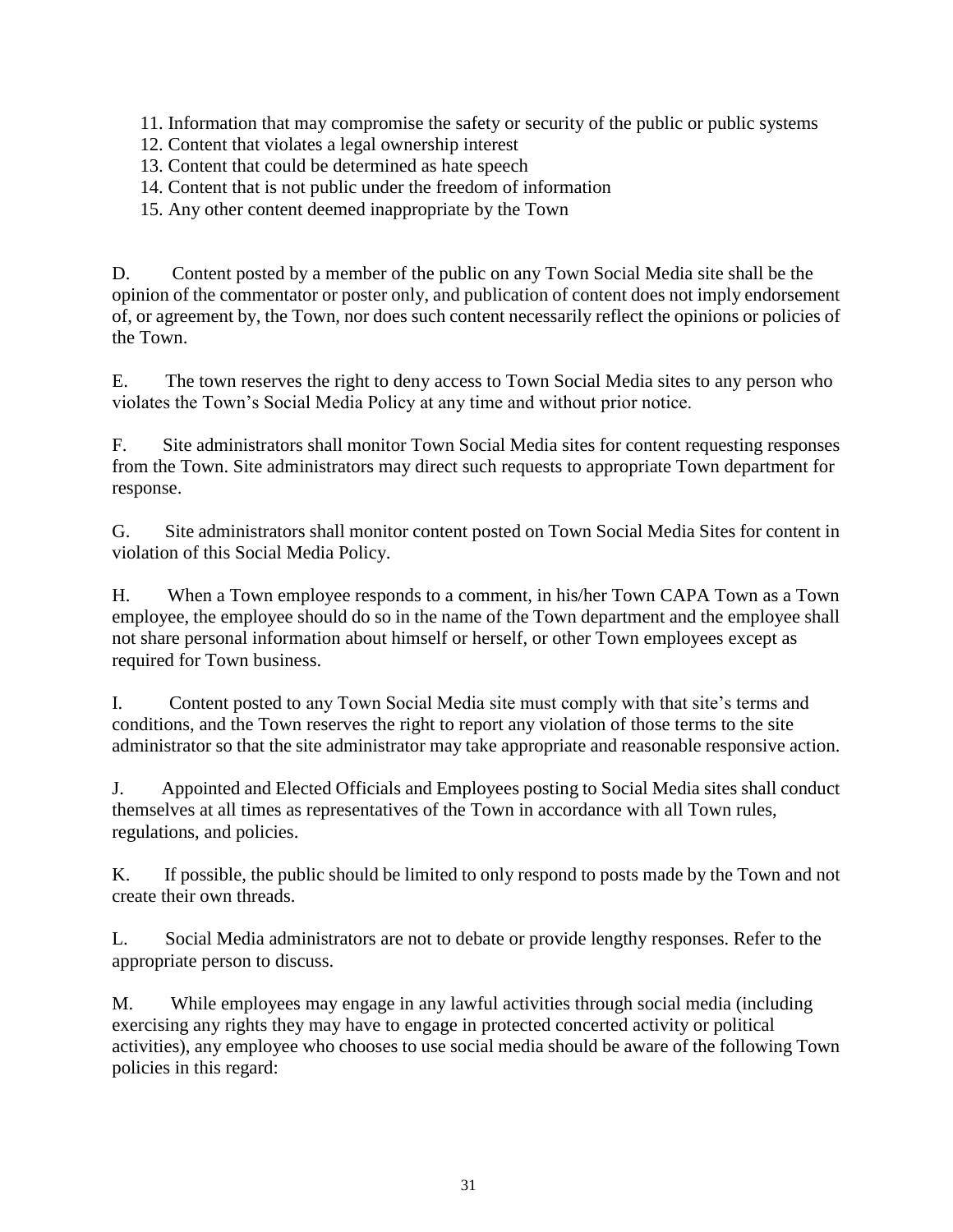- 1. Any conduct, which under the law or Town Policy is impermissible if expressed in any other form, is impermissible if expressed through social media.
- 2. Appointed and Elected Officials and Employees are held responsible for their own content expressed through social media and will be expected to communicate in a professional and lawful manner at all times.
- 3. The personal use of social media is not allowed during working time, on Town computers.
- 4. Appointed and Elected Officials and Employees who use social media shall not post any proprietary Town data, documents, or photographs, or any information which would violate any privacy laws applicable to the Town, regardless of whether the posting is done during working or non-working time. Any information that cannot be disclosed through a conversation, a memo, or an email also cannot be disclosed through social media.
- 5. Unless authorized in writing by their immediate supervisor and/or the First Selectman such as when an Employee or Appointed or Elected Officials job or responsibility, Employees do not have permission to speak on behalf of the Town via social media.
- 6. While communicating through social media, if an employee posts any content that has something to do with the work they perform for the Town or subjects associated with the business of the Town, employees must make clear that they are speaking for themselves and not on behalf of the Town by accompanying their posts with a disclaimer such as: "The postings on this site are my own and do not necessarily represent the Town's positions or opinions."

When an employee's use of any social media violates the law or any Town policies, including policies pertaining to employee misconduct or job performance, appropriate discipline up to and including termination of employment will be imposed, regardless of when the information was posted or sent and regardless of the tools or site used to post or send such information. Nothing in this policy, or any other Town policy, will be implemented or should be interpreted in any manner as to prohibit employees from engaging in any lawful activities through social media including exercising any rights they may have to engage in protected concerted activity or political activity.

*Approved at Board of Selectmen's Meeting, April 10, 2018. Copies will be distributed to employees, elected officials, and board, commission volunteers, who will sign the Town of Voluntown Social Media Policy Acknowledgement Form. Forms will be kept on file in the Board of Selectmen's Office. Each Board, Commission, Committee, Department representing the Town of Voluntown will provide a list of Town use social media profiles, websites, and approved social medial administrators. This list will be kept on file in the Board of Selectmen's Office.*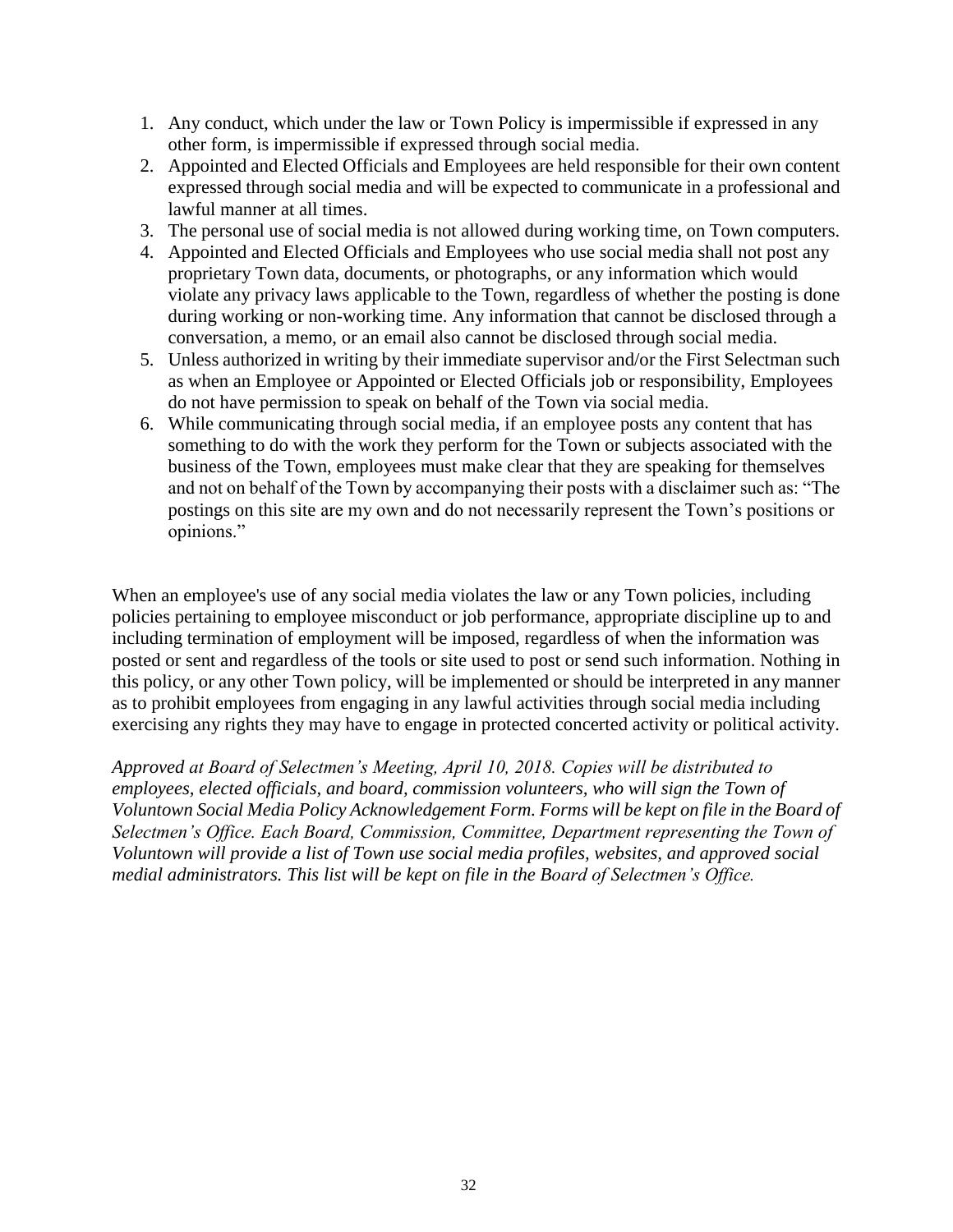## **SAFETY**

## **INTRODUCTION**

The Town seeks to provide safe working conditions for all employees, to provide instructions concerning safe working methods, and to make available the necessary equipment required to protect employees against particular hazards. It is the obligation of each employee to observe the safety regulations, to use the safety equipment provided and to practice safety at all times.

Employees who refuse to use the safety equipment provided, or fail to practice safety at all times, will be subject to disciplinary action.

Safety can only be achieved through teamwork. Everyone must practice safety awareness by thinking defensively, anticipating unsafe situations and reporting unsafe conditions immediately.

Please observe the following precautions:

- 1. Notify your Supervisor of any emergency situation. If you are injured or become sick at work, no matter how slightly, you must inform either your Supervisor or the Assistant of the Board of Selectmen immediately.
- 2. The use of alcoholic beverages or illegal drug substances, or the abuse of legal prescription drugs during working hours will not be tolerated. The possession of alcoholic beverages or illegal drug substances on Town property is forbidden.
- 3. Use, adjust and repair machines and equipment only if you are trained and qualified.
- 4. Get help when lifting or pushing heavy objects.
- 5. Understand your job fully and follow instructions. If you are not sure of the safe procedure, don't guess . . . ask your Supervisor.
- 6. Know the locations, contents and the use of first aid and firefighting equipment.
- 7. Wear personal protective equipment in accordance with the job you are performing.

A violation of a safety precaution is in itself an unsafe act. A violation may lead to disciplinary action, up to and including termination.

## **THE OCCUPATIONAL SAFETY AND HEALTH ACT (OSHA)**

The Occupational Safety and Health Administration is the agency that enforces OSHA. OSHA was enacted in 1970 to ensure "safe and healthful working conditions for "every working man and woman in the nation." OSHA imposes on employers a "general duty" to provide a workplace free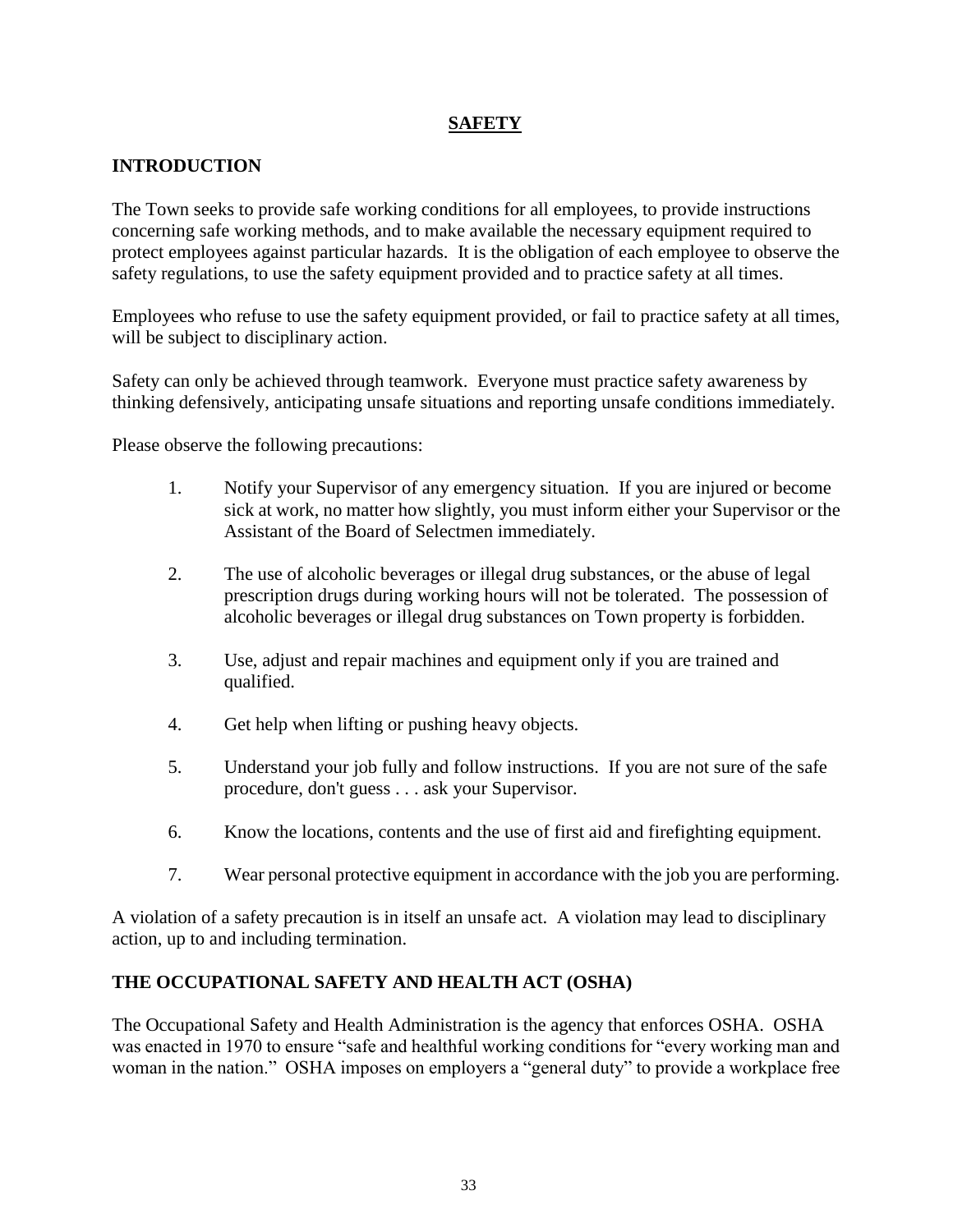from recognized safety and health hazards. Employers covered by OSHA include any organization that has employees and is engaged in a business affecting commerce.

The Occupational Safety and Health Administration protects employee health and safety in two main ways: 1) by promulgating standards or regulations that specify procedures for the safe use of specific chemicals, equipment, or procedures, and by enforcing the standards and the Act's "general duty" requirement that each employer furnish work and a place of employment free from recognized hazards that cause or are likely to cause death or serious physical harm.

Generally, the specific requirements include maintaining "clean and orderly" rooms, passageways, and other places of employment. Also included in the maintenance of guardrails, floors, roofs, stairways, and other specific workplace areas and equipment.

## **HAZARD COMMUNICATION/RIGHT TO KNOW**

The Federal worker "right to know" regulation, known as the Hazard Communication Standard or HCS is intended to give employees access to certain information about the physical and health hazards of chemical substances produced, imported, or used in the workplace. The Occupational Safety and Health Administration's rule applies to employers in all industries. The hazard communication standard gives workers the right of access to information about hazardous substances to which they are or may be exposed; it does not require employers to control exposures.

In an effort to ensure the safety of its employees, the Town has developed, implemented, and maintains a comprehensive, written hazard communication program that describes how the HCS will be implemented. The program includes cover container labeling and other warnings, material safety data sheets (form communicating information on the identity of a chemical hazard, its manufacturer, its safety and health hazards, and precautions for use), and employee training. Also included is a list of hazardous chemicals in each work area. Under the Town of Voluntown's hazard communication program, information is available about the chemicals in the Town garage and in the utility closet located in the Town Hall. There are two sources of information about the products: the label on the product itself and, for the offices supplies, an information notice known as the Material Safety Data Sheet that the manufacturer sent to the Town when the product was ordered.

## **REPORTING AN INJURY**

If you are injured during working hours and on the job site, be sure to notify the Assistant of the Board of Selectmen as soon as possible. We will need all papers, reports and/or bills relating to the incident and a detailed description of such to report any claims for compensation to the insurance company.

If you have been injured away from the Town's premises and off Town time, we require that you submit a doctor's release form to the Assistant of the Board of Selectmen prior to your resuming your regular duties.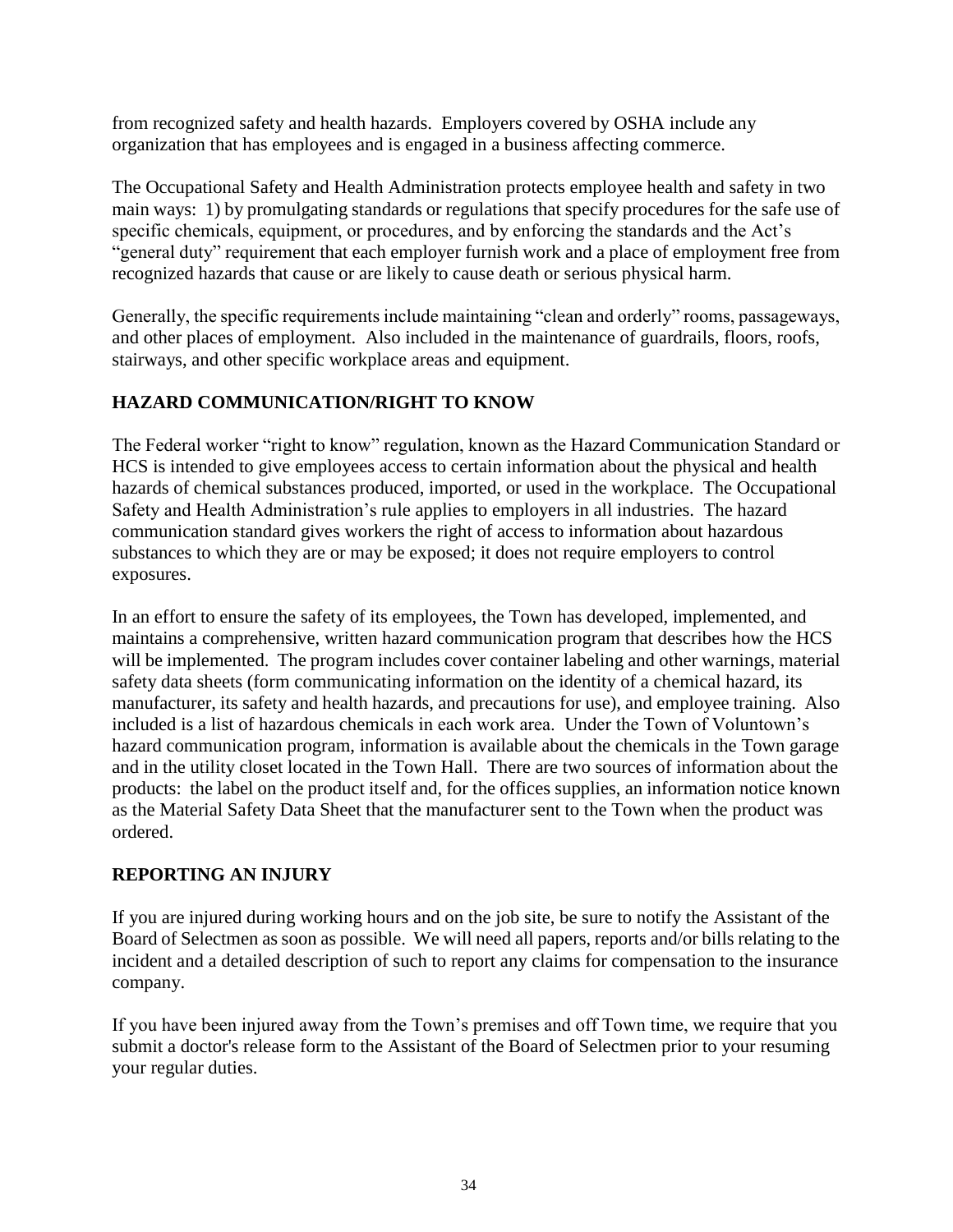#### **DISCIPLINARY PROCEDURE AND DISMISSAL**

No employee shall be discharged or otherwise disciplined without just cause.

Disciplinary actions shall generally follow this order for each offense:

- **(a)** verbal warning
- **(b)** written warning
- **(c)** suspension
- **(d)** discharge

It is understood that deviation from the above order for disciplinary actions may be warranted depending upon the totality of the circumstances, including the severity of the infraction, its pervasiveness and the employee's history of discipline.

All disciplinary actions including (a) above may be subject to the grievance procedure.

Notwithstanding the foregoing, the discipline and/or discharge of an employee who is on probationary status shall not be a violation of this Agreement and/or subject to the grievance and/or arbitration provisions provided herein.

## **TERMINATION OF EMPLOYMENT**

#### **EXIT INTERVIEWS**

The Town will generally schedule exit interviews at the time of employment termination. The exit interview will afford an opportunity to discuss such issues as employee benefits, conversion privileges, or return of Town owned property. Suggestions, complaints and questions may also be voiced.

Employees who are discharged by the Town will have their wages paid in full not later than the next succeeding business day after the employee's last day of employment. Employees who retire or resign will have their wages paid in full not later than the next regular pay day.

#### **RETURN OF PROPERTY**

Employees are responsible for all property, materials, or written information issued to them or in their possession or control. Employees must return all Town property immediately upon request or upon termination of employment.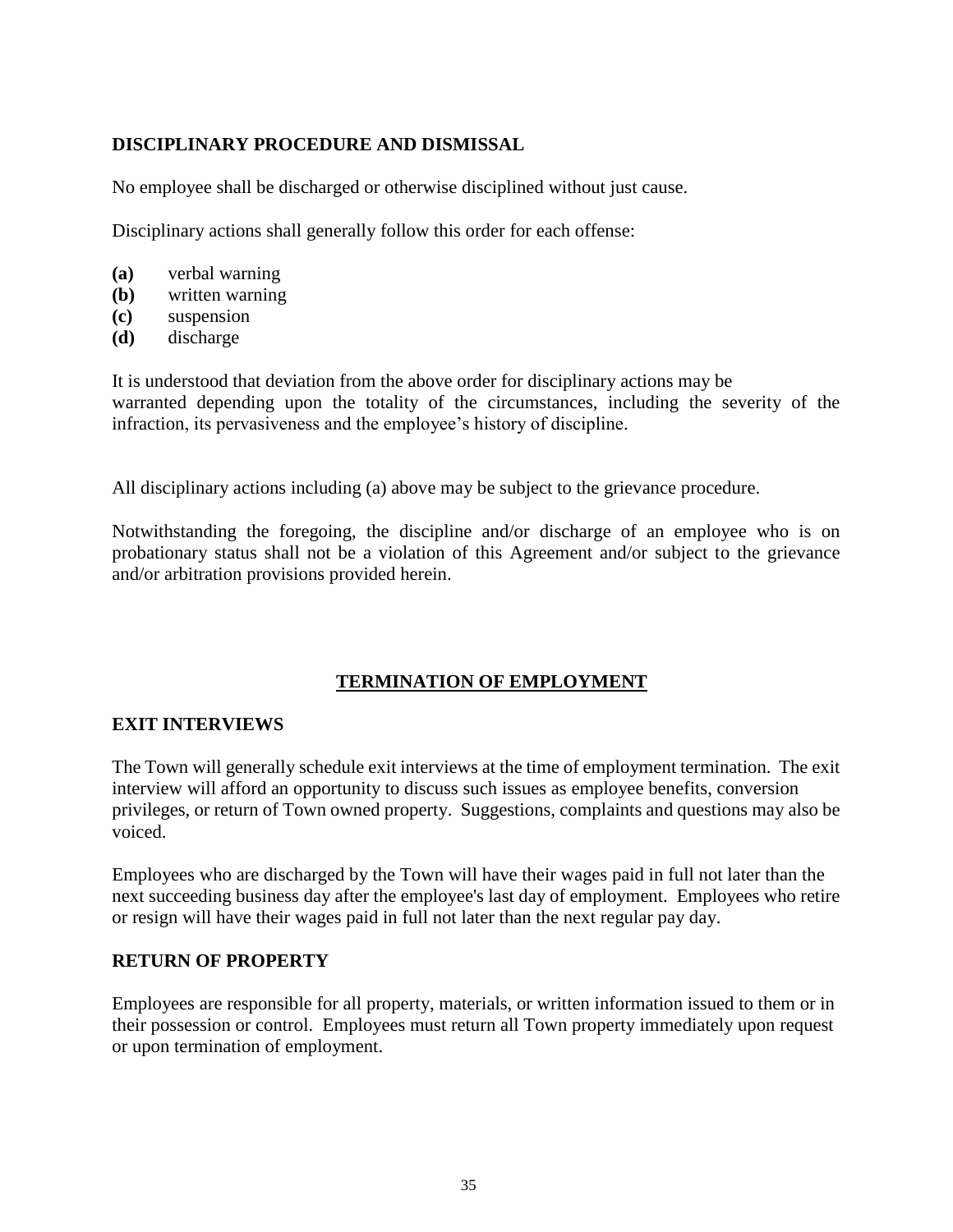#### **RESIGNATION**

Resignation is a voluntary act initiated by the employee to terminate employment with the Town. The Town requests at least two (2) weeks written resignation notice from all employees to be in good standing.

Prior to an employee's departure, an exit interview will be scheduled to discuss the reasons for resignation and the effect of the resignation on benefits.

#### **EMPLOYMENT COMPENSATION**

The purpose of Connecticut's unemployment compensation law is to protect you and your family by providing financial assistance if you are out of work. How much you will be paid and for how long may vary according to current law and your particular situation.

To qualify for unemployment compensation, you must be out of work through no fault of your own (e.g. You were laid off) and actively looking for another job. If you were fired for cause or voluntarily quit, you may not be able to collect benefits.

The Town pays the full cost of your unemployment compensation, and the government pays for the administrative cost.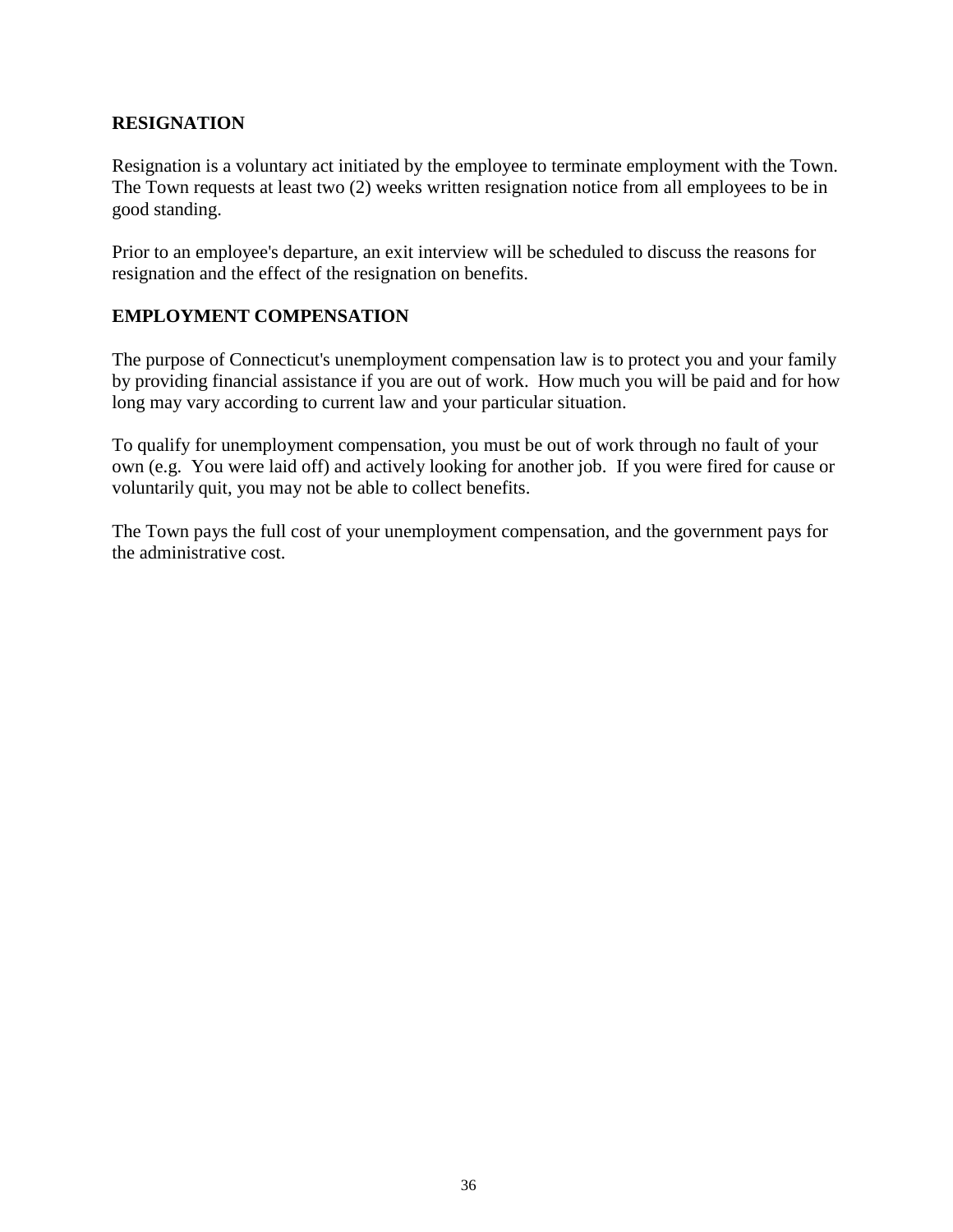#### **CONFIDENTIALITY STATEMENT**

I hereby acknowledge, by my signature below, that I understand that Town records, including, but not limited to, financial information and data, to which I have knowledge and access, in the course of my employment with Town, are to be kept confidential, and this confidentiality is a term and condition of my employment. This information and any and all other information of a confidential nature shall not be disclosed to anyone under any circumstances, except to the extent necessary to fulfill my job requirements. I must first obtain the approval of the First Selectman before any disclosure is made.

I hereby agree to avoid any activity that results in a real or apparent conflict of interest. I will not accept any fee or payment from anyone seeking to do business with the Town. I will not take advantage of any business opportunity learned of at work, and I will not use confidential information for personal gain under any circumstances whatsoever.

I understand and agree that any violation of this Agreement is grounds for disciplinary action, up to and including discharge.

Date

Signature of Employee

\_\_\_\_\_\_\_\_\_\_\_\_\_\_\_\_\_\_\_\_\_\_

\_\_\_\_\_\_\_\_\_\_\_\_\_\_\_\_\_\_\_\_\_\_

\_\_\_\_\_\_\_\_\_\_\_\_\_\_\_\_\_\_\_\_\_ Employee's Printed Name

\_\_\_\_\_\_\_\_\_\_\_\_\_\_\_\_\_\_\_\_\_

First Selectman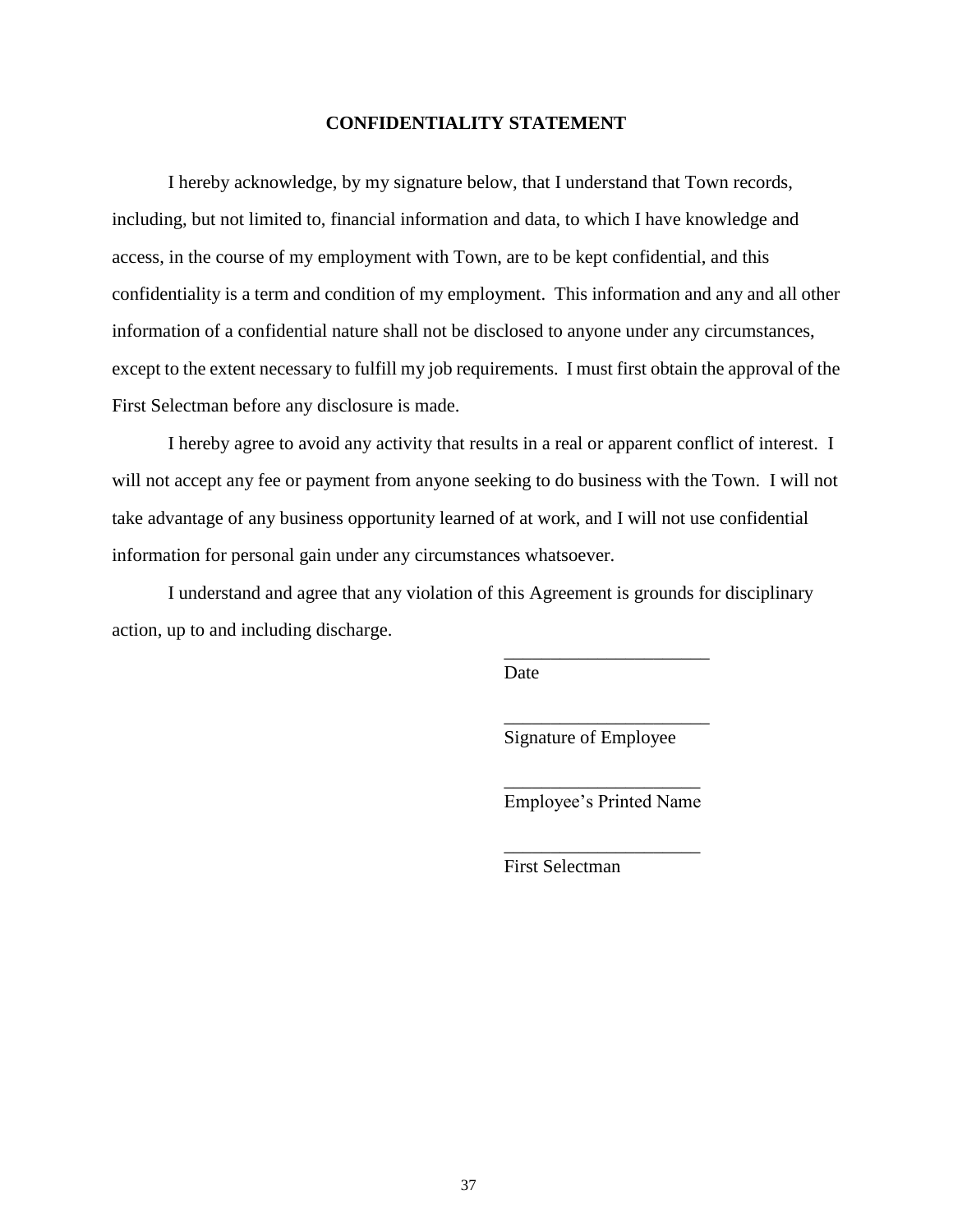## **RECEIPT OF EMPLOYEE HANDBOOK**

. Please sign the original form and return it to the Assistant of the Board of Selectmen.

I have this day received a copy of the Town of Voluntown's (the "Town") employee handbook, and I understand that I am responsible for reading the personnel policies and practices described within it. I understand that this handbook replaces any and all prior handbooks, policies and practices of the Town.

I agree to abide by the policies and procedures contained therein. I understand that the policies contained, and benefits described in this employee handbook may be added to, deleted or changed by the Town any time. I understand that neither this manual nor any other written or verbal communications by a Town representative are intended to, in any way, create a contract of employment.

If I have any questions regarding the content or interpretation of this handbook, I will bring them to the attention of my supervisor, the First Selectman or a member of the Board of Selectmen.

**I UNDERSTAND THAT MY EMPLOYMENT CAN BE TERMINATED WITH OR WITHOUT CAUSE, AND WITH OR WITHOUT NOTICE, AT EITHER MY OPTION, OR THE OPTION OF THE TOWN OF VOLUNTOWN.** Only the Board of Selectmen has the authority to enter into agreement for employment for any specified period of time.

## THIS EMPLOYEE HANDBOOK TAKES EFFECT ON  $, 2019.$

**Please sign and return this form to the Assistant of the Board of Selectmen.**

\_\_\_\_\_\_\_\_\_\_\_\_\_\_\_\_\_\_\_\_\_\_\_\_\_\_\_\_\_\_\_\_\_\_\_\_\_ EMPLOYEE'S NAME

DATE

EMPLOYEE'S SIGNATURE

\_\_\_\_\_\_\_\_\_\_\_\_\_\_\_\_\_\_\_\_\_\_\_\_\_\_\_\_\_\_\_\_\_\_\_\_\_

\_\_\_\_\_\_\_\_\_\_\_\_\_\_\_\_\_\_\_\_\_\_\_\_\_\_\_\_\_\_\_\_\_\_\_\_\_